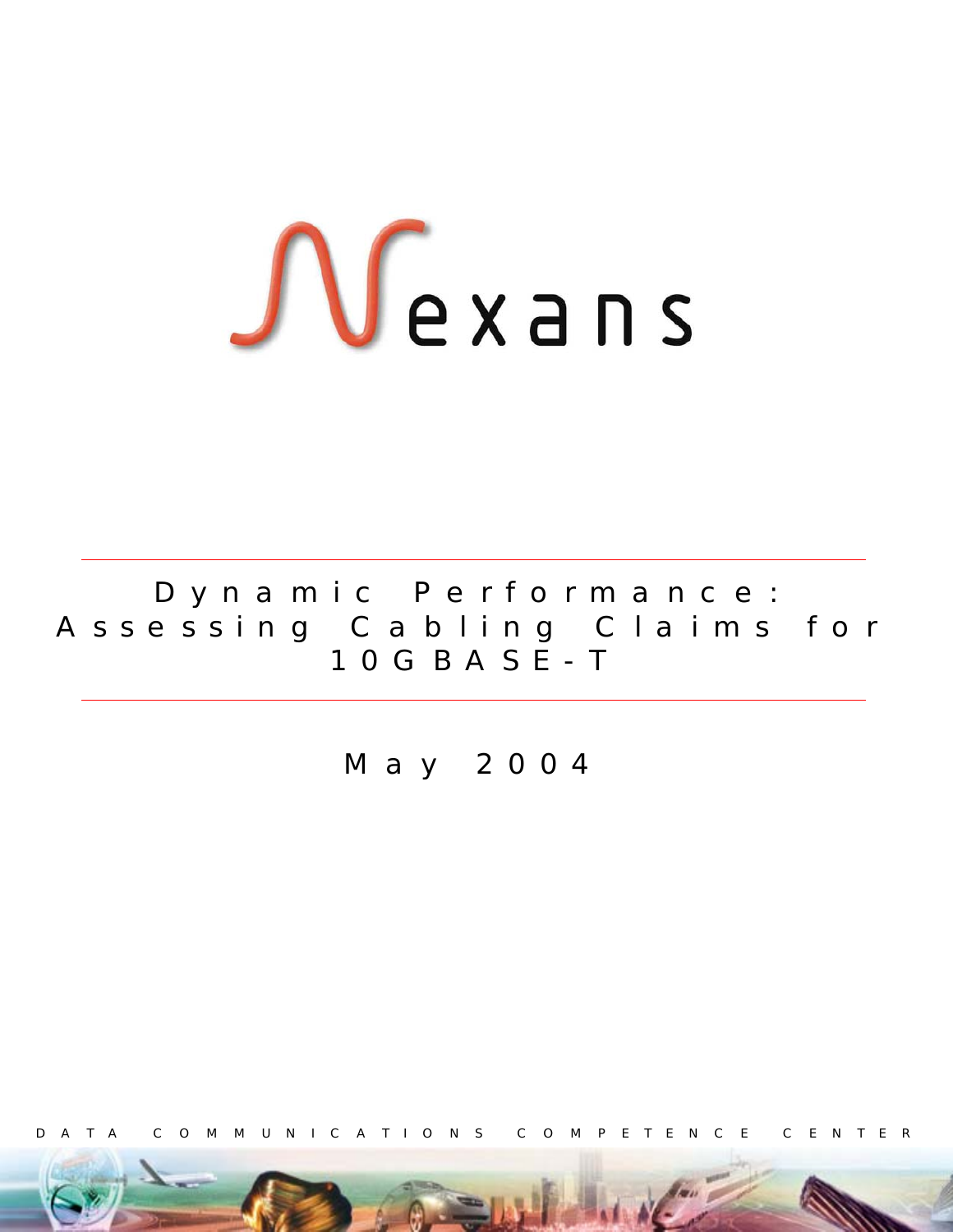

# Table of Contents

| Correlating Balance to Alien Noise and Crosstalk23 |  |
|----------------------------------------------------|--|
|                                                    |  |
|                                                    |  |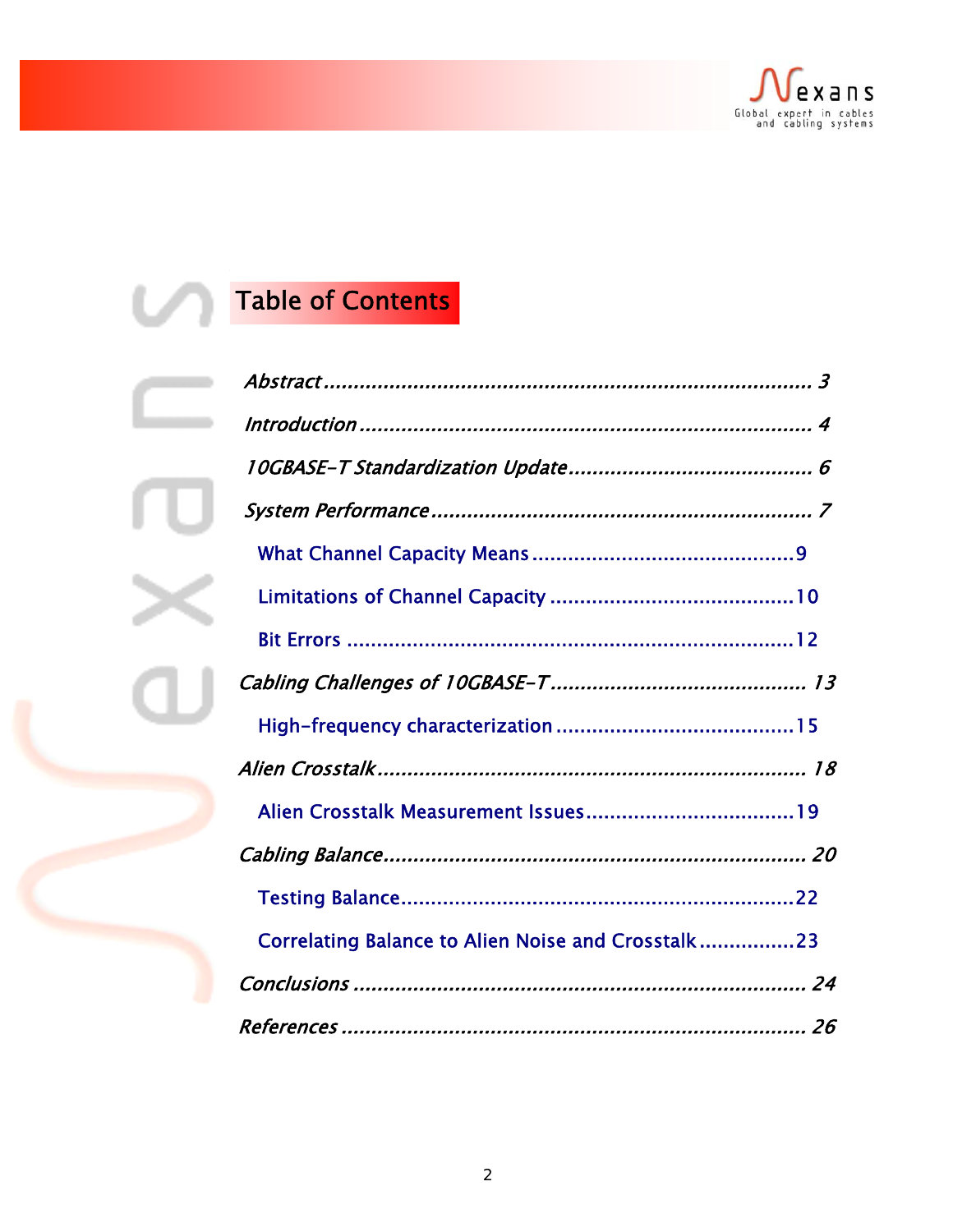

### Abstract

Claims by cabling manufacturers of 10GBASE-T support are becoming commonplace. It is very difficult for consultants, contractors and end-users to sort through the hype and understand the real and very complex issues regarding 10GBASE-T and modern LAN cabling. This makes the job of specifying cabling to support this emerging application very challenging and somewhat risky.

This white paper looks at the technology challenges of designing and manufacturing copper LAN cabling to ensure robust support for modern communication systems including 10GBASE-T. You will see that it is imperative that cabling solutions form an integral part of any communication system and that they are designed to complement the rapidly evolving, active electronics to which they connect.

Many cabling companies seem to be presenting a biased view of 10GBASE-T issues and challenges in order to minimize the perceived complexity or to market new or emerging UTP cabling solutions. The fact is that the IEEE 802.3an standardization process is in its early stages and there is no draft document to reference. The cabling requirements needed to ensure robust operation over a 100-meter, four-connector UTP cabling channels are neither specified nor known at this time and cannot be finalized without consensus on key decisions regarding signaling scheme, equalization, latency, DSP noise reduction and error correction. Even when these decisions have been made, the robustness of a UTP solution, when installed in the real world, will not be known until more investigation has been made regarding real-world variables such as elevated temperature, humidity changes, external noise sources and installation imperfections. In addition, simulations have shown that the alien crosstalk from nearby UTP cables is a dominant noise source for UTP cabling that prevents current-generation category 6 solutions from reliably operating under worst-case conditions.

History has shown that cabling technology evolves at a rapid pace as does digital signal processing (DSP) and integrated circuit technology. When the requirements for robust operation over UTP are developed and well-understood, UTP cabling technology will be developed or refined to meet the challenge of 10GBASE-T over 100-meters. However, until these issues are resolved, it is recommended that you consider shielded solutions such as an FTP (foil-shield, twisted-pair) or a category 7 cabling solution if 10GBASE-T support must be ensured. Both Category-6 FTP and category 7 shielded solutions exist today that offer robust performance over the frequencies needed for 10 Gb/s operation without significant alien crosstalk. Shielded cables are the only twisted-pair cables that have industry consensus as having adequate capacity for 100-meter operation. It is premature to assume that any existing UTP system will offer robust, 100-meter operation of 10GBASE-T under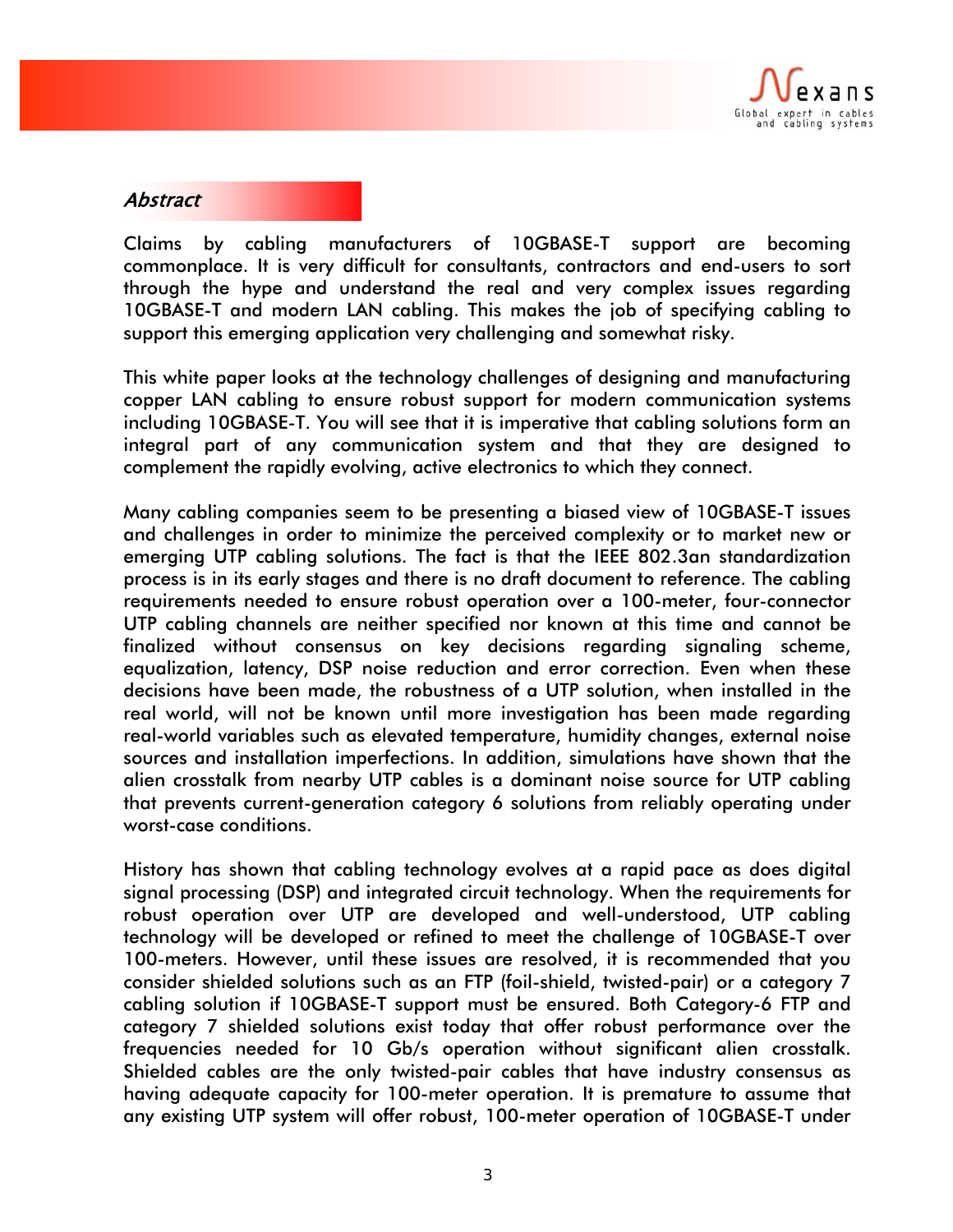

real-world conditions. Network and Infrastructure designers and consultants need to design for worst-case and not best-case scenarios.

#### **Introduction**

The IEEE is currently developing a standard for next-generation Ethernet over copper twisted-pair LAN cabling. This has generated a tremendous amount of interest in both the cabling and local area network (LAN) industries as cabling and active equipment manufacturers scramble to develop technology to support this emerging application concurrent with the standardization process, which is still in the early stages.

The IEEE approved the P802.3an project in early 2004 and held its first task force meeting in March 2004 in Orlando, Florida. However, work within the IEEE started almost eighteen months earlier (in November 2002) with a call-for-interest for 10GBASE-T and the formation of an IEEE study group that was tasked to develop and justify a project authorization request.

More than a year before the IEEE call for interest, Nexans began development of copper cabling systems designed to operate at data rates of 10 Gb/s in anticipation of the eventual standardization process. Working with Pennsylvania State University's Center for Information & Communications Technology Research (CICTR) and funded by the International Copper Association (ICA), a method and system for implementing 10GBASE-T in the presence of noise was developed, simulated and presented<sup>1</sup> to the IEEE 10GBASE-T study group during the November 2003 meeting to help demonstrate the feasibility of running 10 Gb/s over copper cabling at 100 meters.

The work by CICTR researchers has resulted in several exciting discoveries:

- Confirmation of the feasibility of 10GBASE-T over category 6 cabling systems at 100-meters. During this time, there was considerable debate over the viability of 10GBASE-T over copper LAN cabling.
- Refinements to the decision feedback equalizer (DFE) technology currently used in current Ethernet applications over copper (e.g. 1000BASE-T). Although DFE is currently used to mitigate dispersion in the channel, this new technology, called Survivor Path Feedback Equalization, along with 4-D TCM (Trellis Code Modulation) can achieve an error rate of 10-12 at 10 Gb/s transmission over 100-meters of a standard CAT-6 cabling. This assumes an optimistic level of alien crosstalk as specified currently by IEEE $^2$  in the baseline link segment models.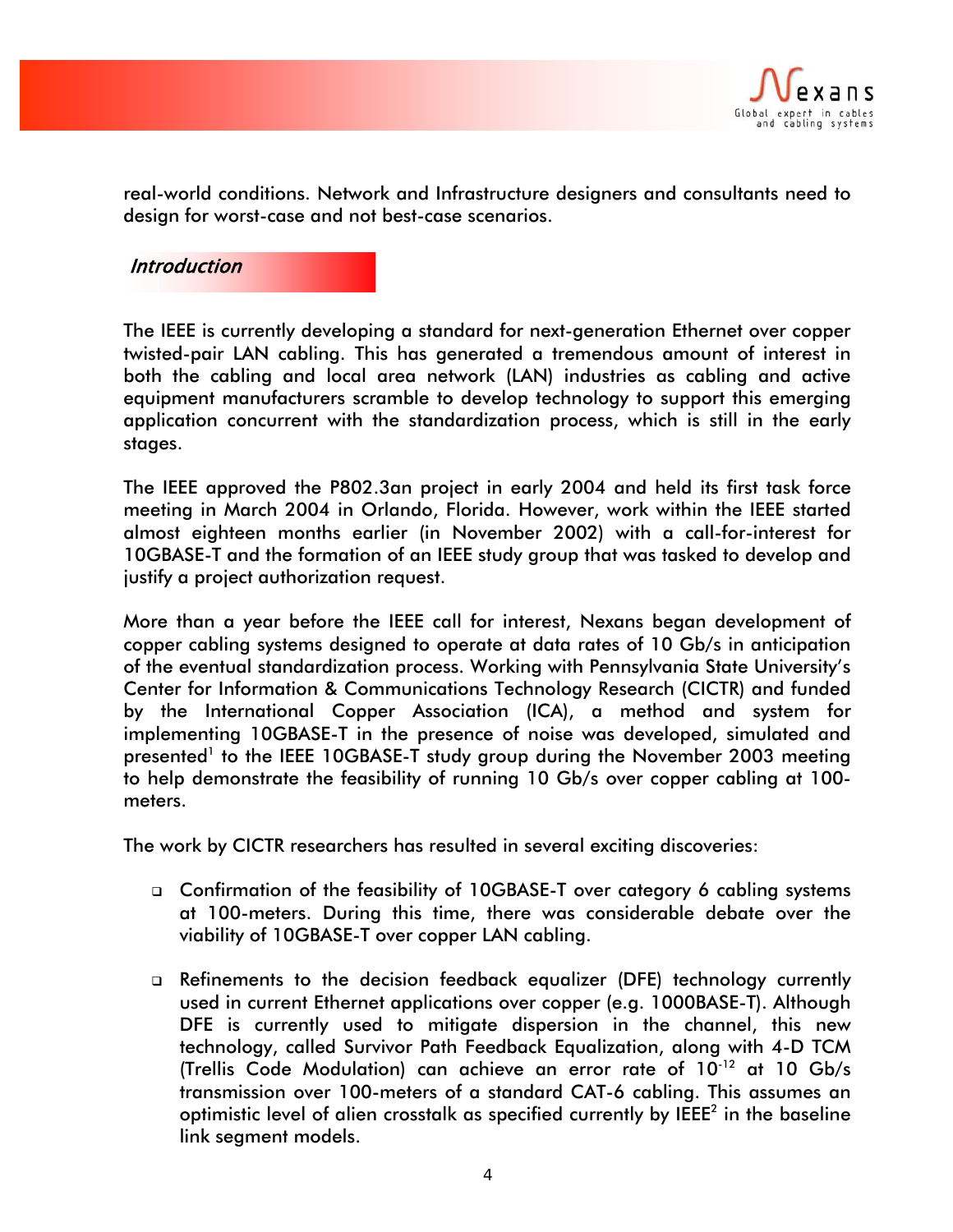

- In the event that actual, real-world alien crosstalk is somewhat more pessimistic than assumed, more powerful schemes, such as Turbo Equalization, can be employed to meet the desired bit error rate (BER) performance. This will result in a more complex and costly transceiver, but would make the task of running 10GBASE-T over UTP easier by being more tolerant to external noise.
- $\Box$  If the alien crosstalk is substantially worse than the current IEEE link model<sup>2</sup>, such as presented by Broadcom $^3$ , Vativ and Marvell to the IEEE study group in May 2003, then no known code will achieve the target performance level over 100-meters of category 6 UTP cabling.

These conclusions regarding the ability of UTP cabling to support 10GBASE-T in the presence of various levels of alien crosstalk are at the center of the uncertainty and disagreement in the industry regarding cabling solutions to support this application in real-world installations. Accurate prediction of the noise environment in the field and the subsequent performance of the cabling are far from a certainty for UTP cables.

Concurrent with the development of the 10GBASE-T simulation tools and system models, Nexans has been conducting research and development relating the balance of the cabling to the immunity of the system to external noise from a variety of electrical and electromagnetic sources, including alien crosstalk. Cabling balance, relates to the consistency and quality of the manufacturing processes of cables and cabling components. However, it is not adequately specified in existing cabling standards so robust operation of today's applications such as 10GBASE-T are not ensured. Substantial work in standardization remains to strengthen these specifications to provide true value to the end user.

The data rate of modern LAN applications has increased to the point that the capacity of copper cabling is being taxed. In order to achieve gigabit and multigigabit data rates on four-pair copper cabling, extremely complex digital signal processing is employed. It has become necessary for customers to look at the channel capacity of cabling in conjunction with the abilities, strengths and weaknesses of the active electronics necessary for the system to operate. Simplistic estimations of capacity such as ACR (attenuation-to-crosstalk ratio) no longer apply to modern applications due to this complexity. Even a traditional capacity calculation based on Shannon's Law has become less useful since it can oversimplify the assumptions and lead to overly optimistic or overly pessimistic estimations of capacity. Modern cabling systems need to be designed and developed using modern methods including simulation tools such as those described in this paper. This allows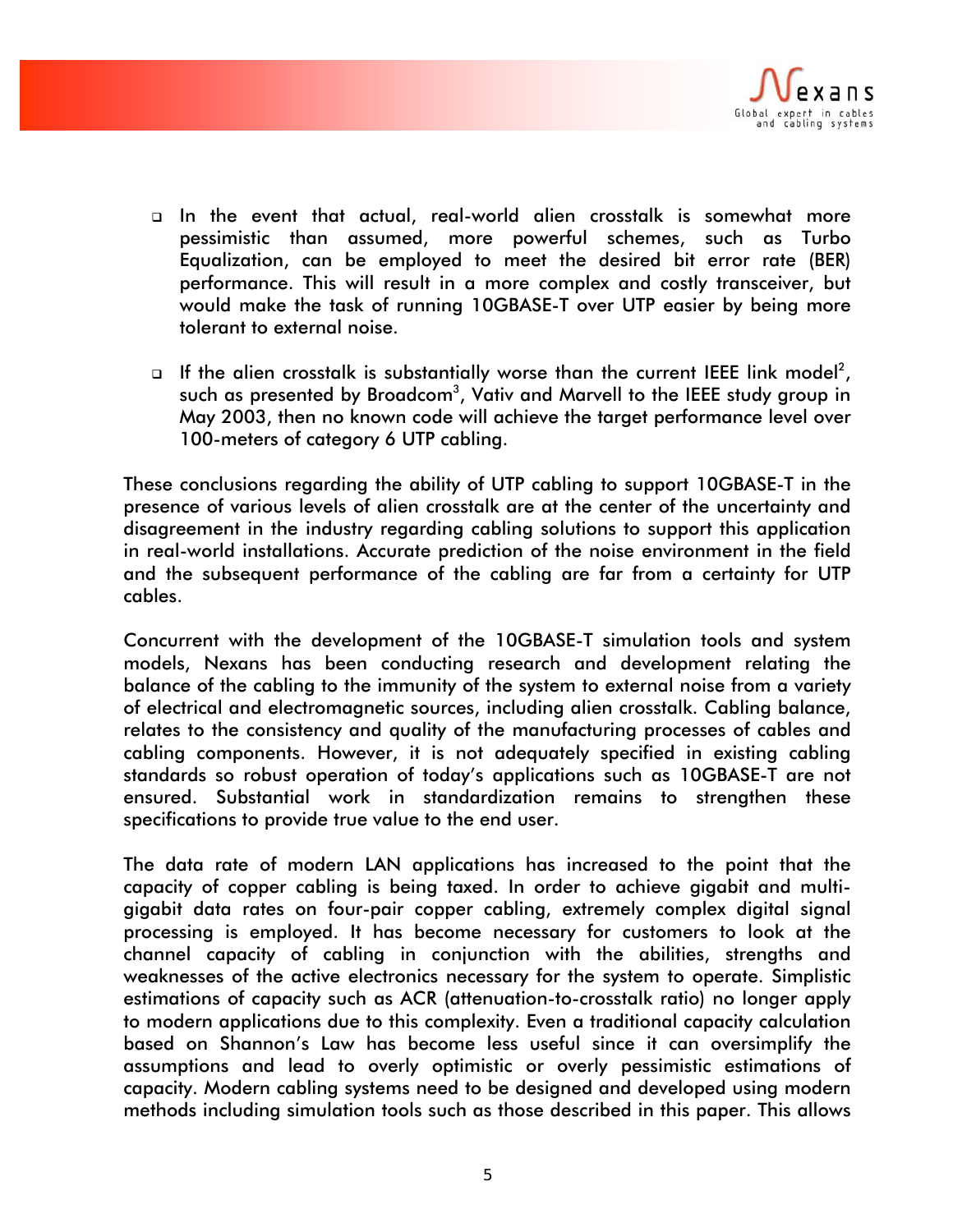

more accurate estimations of the capacity of real-world cabling plants, facilitating growth planning, asset management and realistic expectation levels.

# 10GBASE-T Standardization Update

Work has started on 10GBASE-T, 10 Gigabit/second Ethernet over copper LAN standard. In the first quarter of 2004, the IEEE Standards Association approved the project approval request<sup>4</sup> (PAR) of the IEEE 802.3 10GBASE-T Study Group. The resulting task force, IEEE P802.3an, held its first meeting March 15-18, 2004 in Orlando, Florida.

The following cabling objectives were among the objectives $^5$  agreed by the 10GBASE-T study group for P802.3an during the September 2003 meeting:

- To support operation over 4-connector, 4-pair, twisted-pair copper cabling channels for all supported distances and cabling classes (categories).
- □ To define a single 10 Gb/s physical layer (PHY) that would support links of:
	- o At least 100 m on four-pair, Class F (category 7) cabling
	- o At least 55 m to 100 m on four-pair, Class E (category 6) cabling
- $\Box$  To support a bit-error-rate (BER) of  $10^{-12}$  on all supported distances and cabling classes (categories).

To achieve the cabling objectives agreed to in September 2003, members of the working group negotiated basic requirements for electrical channel models to be used as a starting point. TIA TR42 and ISO/IEC JTC1/SC25/WG3 have been asked to refine these models and provide feedback to IEEE 802.3. Ultimately, the IEEE task group will use the completed models in the development of the 10GBASE-T standard. During the first P802.3an meeting, held in March 2004, the task force adopted four, baseline link segment models $^2$  for alien near-end crosstalk each based on different cabling categories and length objectives:

| <b>Model</b>  | <b>Insertion Loss</b>           | <b>Alien Near-end Crosstalk</b><br>at 100 MHz |
|---------------|---------------------------------|-----------------------------------------------|
|               | 100-meters Class F (Category 7) | 60 dB                                         |
| $\mathcal{P}$ | 55-meters Class E (Category 6)  | 47dB                                          |
| 3             | 100-meters Class E (Category 6) | 62 dB                                         |
| 4             | <b>By Formula</b>               | <b>Prorated calculation</b>                   |
|               | (55 to 100 meters Category 6)   | (Based on Insertion Loss)                     |

Table 1: IEEE P802.3an Cabling Objectives for Baseline Link Model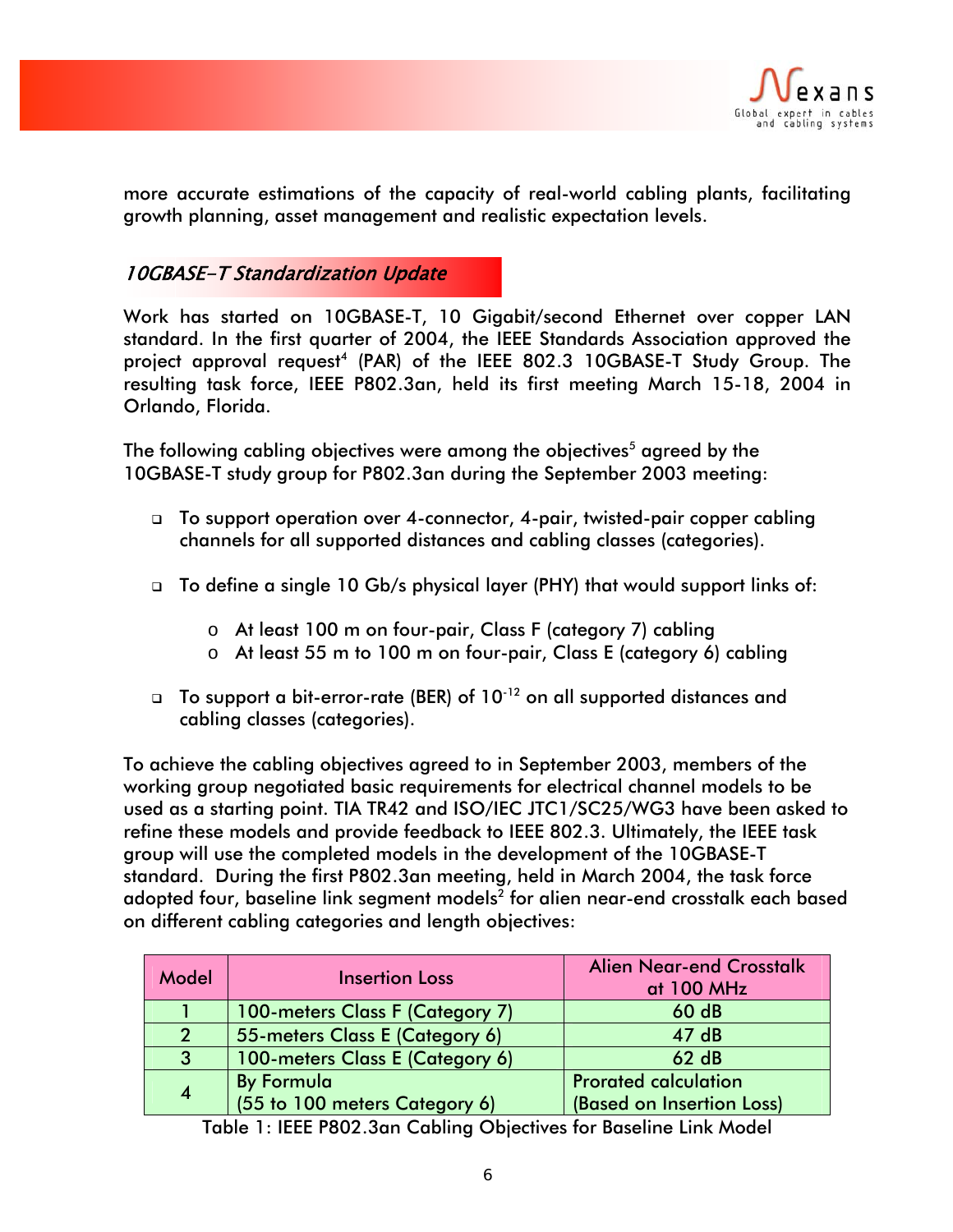

As can be seen in table 1, the first and third models are the two applicable models designed to support 100-meter cabling channels as allowable in horizontal spaces in TIA or ISO structured cabling standards. Model 1 is based on category 7 cabling channels whereas model 3 is based on category 6 FTP (foil-shielded, twisted-pair) cabling channels. Conforming to one of these two models with 100-meter UTP cabling channels is a necessary first step in developing an augmented category 6 UTP cabling specification.

It is anticipated that operating over 100-meters of UTP category 6 will require substantial augmentations to existing category 6 specifications. This will eventually result in a new enhanced category-6 cabling standard specifically designed for 10GBASE-T transmission.

The proposals contain specifications for alien crosstalk. Alien crosstalk is a critical cabling parameter because it is too difficult for the electronics to cancel without adding enormous cost and complexity to the design of the transceiver. It is important to specify alien crosstalk for both near-end and far-end disturbers. Currently, the standardization process is focused on near-end disturbers. Models similar to those in table 1 do not exist for alien far-end crosstalk. Since adjacent cabling channels in a typical LAN installation are not the same length, the far-end disturbing transmitters may be much closer to the victim receiver than the victim's far-end transmitter, effectively amplifying the noise. Because of this, alien far-end crosstalk may prove to be the more difficult challenge for cabling. While power back off is an option for the shorter, disturbing channels, that will reduce the alien far-end crosstalk in the longer disturbers, this technique may make these short channels more susceptible to alien near-end crosstalk.

Current performance specifications for category 6 cover frequencies from one to 250 MHz. TIA TR42 and other cabling standardization committees are providing cable and channel performance data for frequencies up to 625 MHz. Most solutions that have been proposed to the IEEE 10GBASE-T study group require a cabling bandwidth between 400 and 500 MHz.

#### System Performance

Years ago, when 10BASE-T (10 Mb/s Ethernet over twisted-pair) was a cutting-edge LAN application, the signal-to-noise ratio at the receiver was estimated by using the attenuation-to-crosstalk ratio (ACR) of the cabling. Actually, the attenuation-tocrosstalk of the cable itself was used since this pre-dated the link and channel specifications found in today's cabling standards. The attenuation-to-crosstalk ratio was a sufficient metric for signal to noise ratio (SNR) because there was so much crosstalk present in early twisted-pair cables that the noise was dominated by the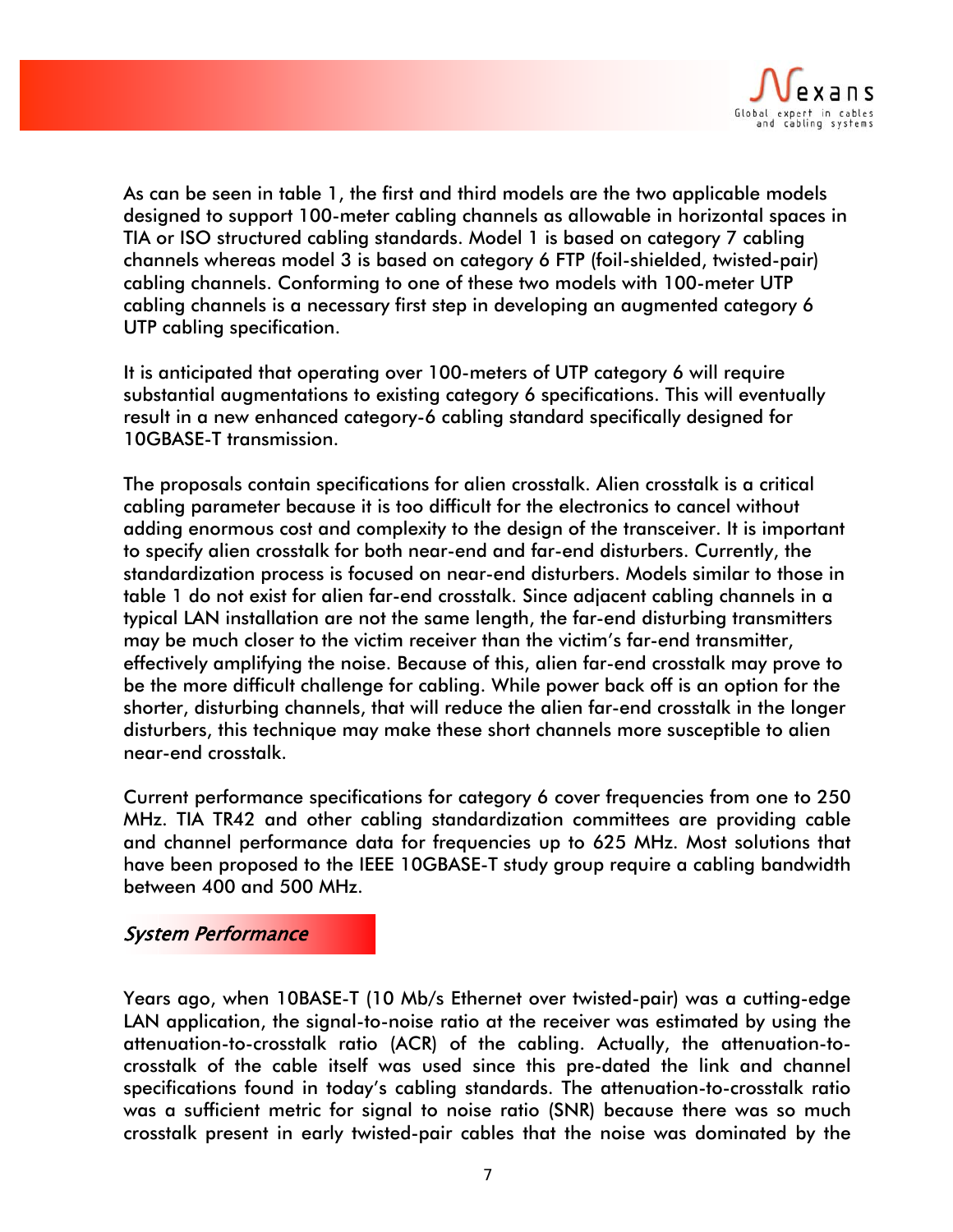

crosstalk from the sole, near-end transmitter. The interactions between the cable and the connecting hardware were relatively small such that matching between the cable and the connecting-hardware components was not considered significant.

With the commercialization of Category 5, and eventually Category 5e cabling systems, near-end crosstalk and other electrical performance parameters were improved to the point where the interaction between the cable and connecting hardware became very significant. Link and channel specifications were created to quantify this interaction in order to provide channel performance specifications to network electronics designers. Crosstalk was still considered to be the dominant noise source, and the attenuation-to-crosstalk ratio of the channel became a key performance metric.

With the emergence and proliferation of digital technology in LAN transceivers, today's situation is much different. Digital signal processing (DSP) has become so cost effective that very complex algorithms are routinely employed in modern LAN transceivers. Using DSP, both near-end and far-end crosstalk can be substantially cancelled even when considering multiple transmitters that are employed by today's applications. Thus ACR is no longer an accurate or applicable indication of the signal-to-noise. Today's twisted pair cables and cabling channels, such as category 6, contain only a small fraction of the crosstalk energy that older versions had. Because of this, and because modern applications use much higher symbol rates and more complex signaling schemes, other noise sources, such as alien crosstalk and ambient electrical and electromagnetic noise, have become much more significant. Moreover, interaction between the passive components in the channel and the active transceivers has become important.



Figure 1: Block Diagram of Communication System

As shown in figure 1, adapted from Figure 1 of Claude Shannon's 1948 paper<sup>6</sup>, "A Mathematical Theory of Communication", the passive cabling channel forms only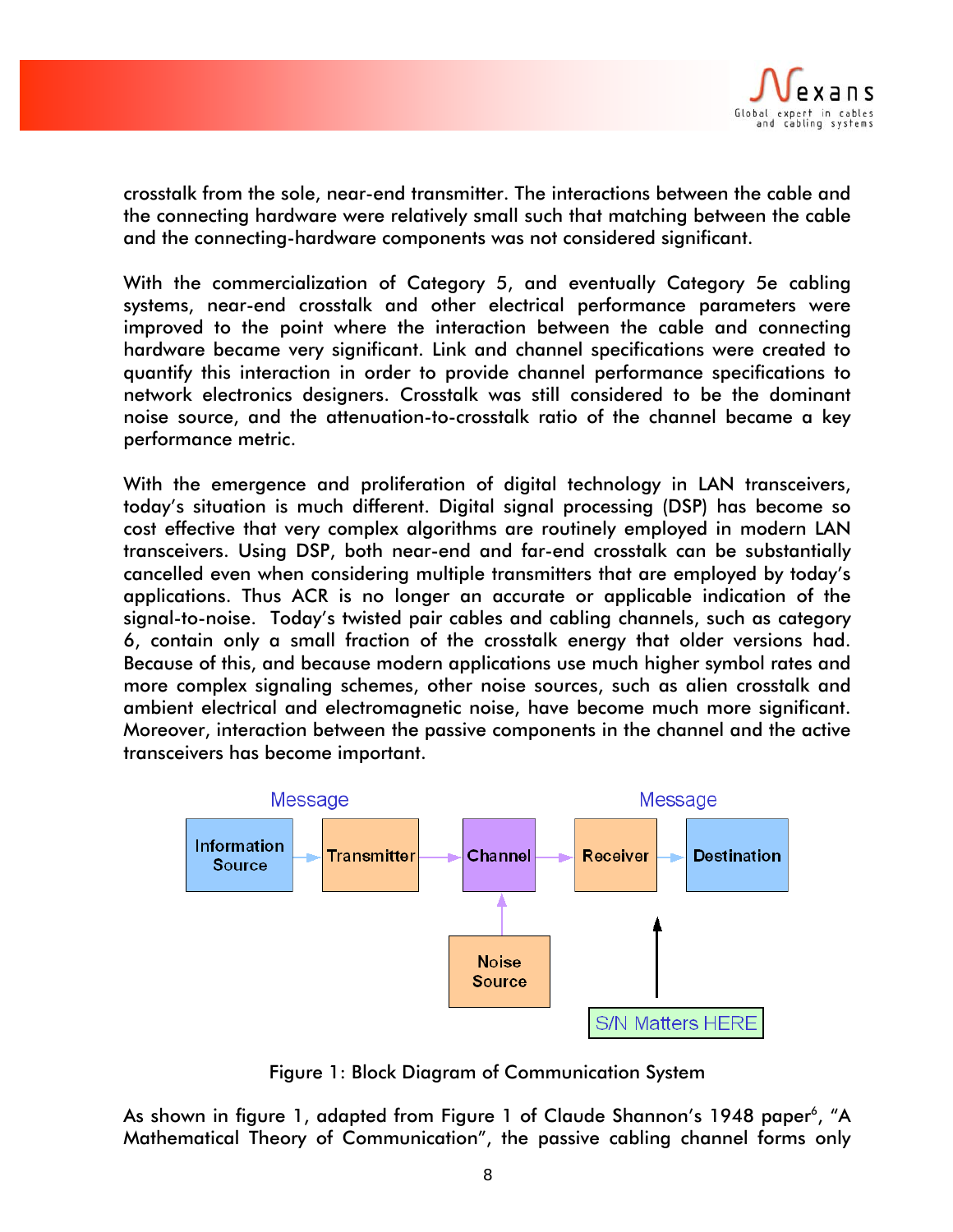

one part of the communication system. The signal-to-noise ratio is critical at the point in the receiver where the decision is made as to what bit or symbol was intended. All system components play a role in determining the received SNR including noise from sources external to the communication system.

It becomes quite a challenge, considering the complexity of the noise environment, signaling scheme and digital signal processing to design a cabling system that will maximize the signal-to-noise ratio at the receiver for modern LAN applications.

It is a confusing and daunting task to sort through all the "marketing hype" to determine what will improve the network's reliability and performance and what will be important to ensure robust performance for tomorrow's applications such as 10GBASE-T. Improvement to network reliability and robustness is a key goal because it will improve the bottom line through a lowered cost of ownership.

To help sort through the confusion, we need to return to Claude Shannon's nowfamous communication theory. As shown in Figure 2, Shannon's Law, in its simplest form, relates channel capacity to signal-to-noise across the usable bandwidth of the communication channel.



Figure 2: Shannon's Law in Simplest Form

#### What Channel Capacity Means

Channel capacity is very important because it tells us the maximum data rate (bits of information per second) that can be transmitted from the source to the destination without error. This remains true even when the transmission channel is noisy, provided the bandwidth and received signal-to-noise requirements are met.

However, this does not mean that there will never be a bit error nor does it mean that the bit error rate is zero. Since there is always a chance that any given bit will be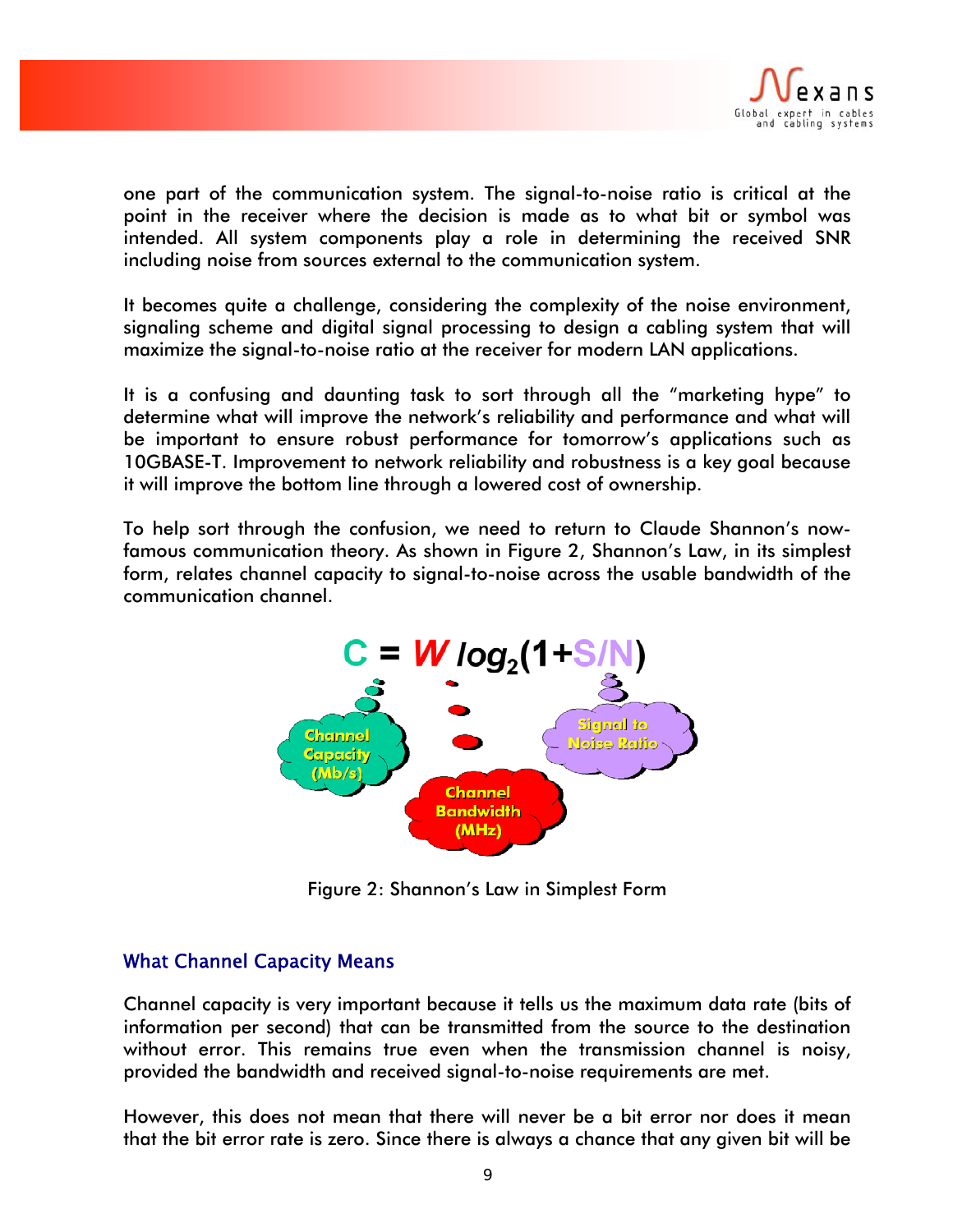

erroneous, the bit error rate will always be greater than zero. What it does mean is that codes exist that allow systems to be designed such that the average probability of a bit error is sufficiently small.

When a digital communication system operates at a data rate that is greater than the channel capacity, there will be a high probability of error. Thus, it is very important to have a sufficient signal-to-noise ratio for the application to ensure reliable and trouble-free operation under actual, real-world operating conditions. It is also very important to have sufficient bandwidth to ensure that the network application you are intending to run operates within the channel's capacity.

# Limitations of Channel Capacity

The channel capacity, as calculated using Shannon's Law and other variations, can be misleading if not carefully used and interpreted. As previously stated, it represents the maximum data rate in which digital communication can reliably take place. It does not, however, indicate the practicality or manufacturability of the digital communication system. Just because codes exist to obtain the data rate does not mean that it would be practical to manufacture a transceiver to send and receive them. Nor does it have any provision to ensure that the resulting equipment would have a palatable price tag or have a power consumption that allows packaging for use in a conventional switch or network interface card (NIC).

With that in mind, it is important that appropriate assumptions are made when calculating the channel capacity of a digital communication system. This ensures that practical implementations would be able to offer robust operation under a variety of real-world operating conditions. This can be accomplished by carefully choosing the proper noise sources and levels ensuring that communications systems are designed for real-world networks.

Although today's integrated circuits are extremely powerful, they do have limits on complexity and speed. Fortunately, semiconductor and active equipment providers are constantly pushing this envelope. As the cancellation, error-correction, adaptive equalization, wave shaping and other DSP techniques improve, the maximum, practical channel capacity will naturally improve, always bounded by the ultimate theoretical capacity.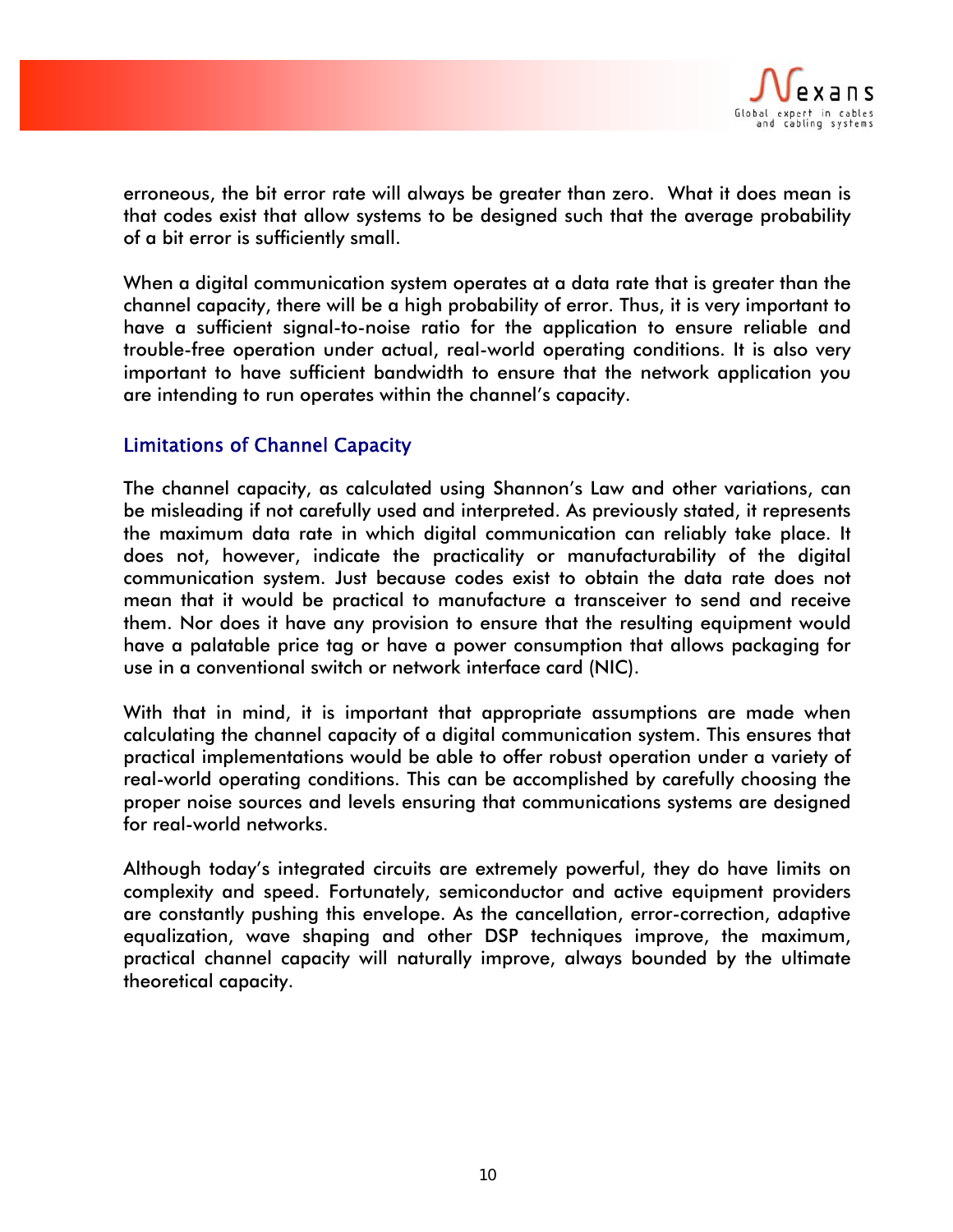



Figure 3: Channel Capacity Example

Figure 3 shows the channel capacity of a UTP category 6 channel assuming only background noise. Even with this simple model, you will note the differences between the different capacity calculations, especially at higher frequencies (> 400 MHz) where 10GBASE-T will operate. In this case, the capacities were computed using an AWGN (average white Gaussian noise) of –150 dBm/Hz. At the frequencies where 10GBASE-T will likely operation (up through 400 to 500 MHz), substantial differences are seen between an unbounded Shannon capacity (upper line) and more realistic estimations that include coding restraints.

The most optimistic line (labeled capacity) represents the theoretical ideal under these noise conditions. The OFDM bound and Single Carrier Bound lines represent more realistic capacities based on specific modulation schemes. 10GBASE-T will most likely use a single carrier modulation scheme, so the Single Carrier Bound capacity is most appropriate for this application.

Figure 4 shows the channel capacity for the same UTP category 6 channel as in figure 3, however, the noise assumptions are somewhat different. Near-end crosstalk (NEXT), echo and far-end crosstalk noise have been added along with DSP cancellation of 60 dB, 34 dB and 76 dB, respectively. These cancellation levels have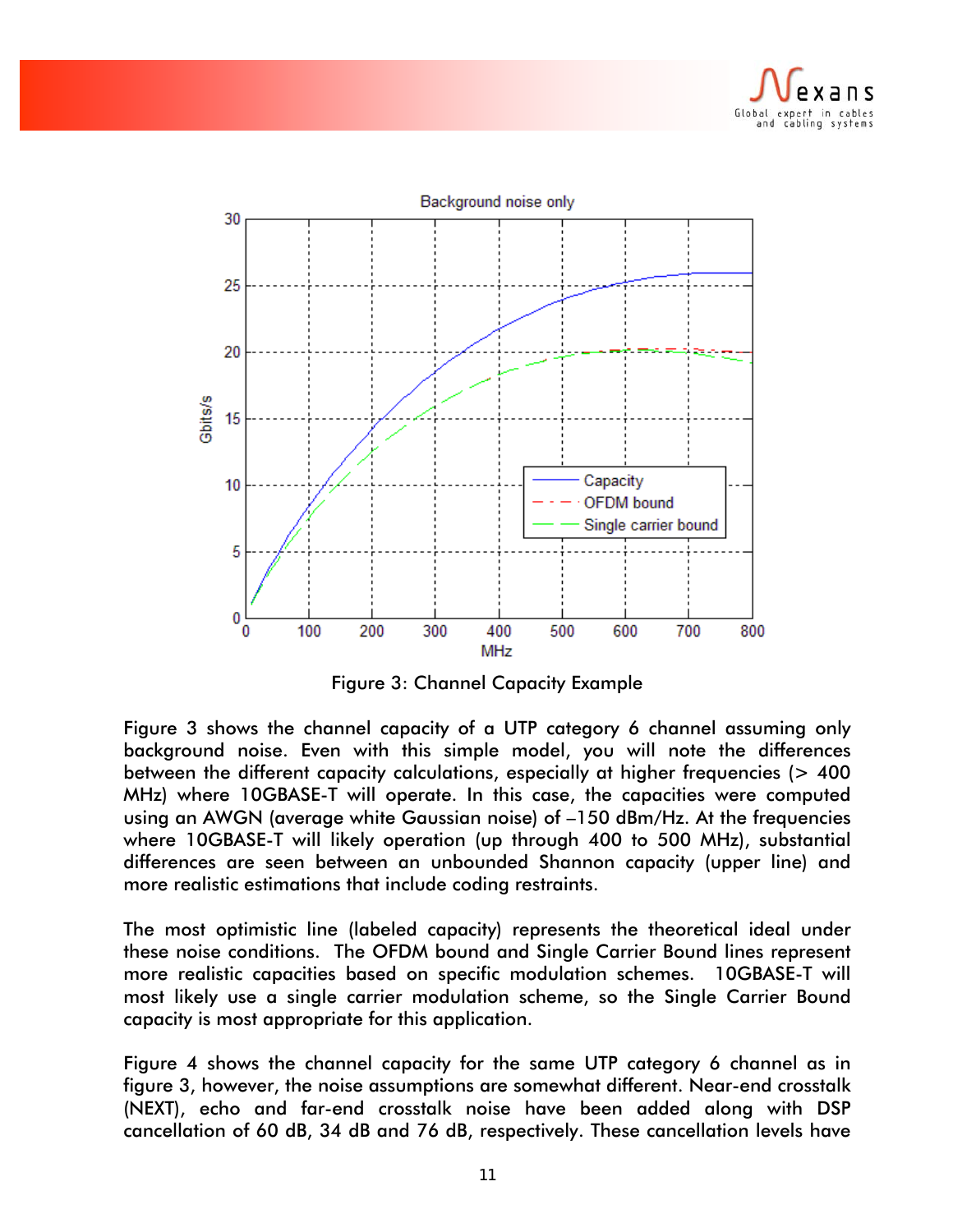

been determined through network simulation and have demonstrated the ability to achieve 10-12 BER over category 6 channel. Additionally, alien near-end crosstalk noise has been added without any cancellation. The alien crosstalk used assumed an optimistic level of alien crosstalk according to current IEEE channel models<sup>2</sup>.



Figure 4: Another Capacity Example

As can be seen by comparing the capacities of figure 3 and figure 4, it is important to keep in mind that channel capacity calculations are always dependent on the assumptions made on the noise sources. It is very easy to inadvertently make appleto-oranges comparisons when looking at the channel capacities of two different systems if the assumptions are not fully understood. You should challenge capacity calculations made by cabling manufacturers to fully understand what is assumed and what capacity is really being delivered. Oversimplification of the channel capacity calculations usually results in an overly optimistic view that can result in expectations for the cabling plant that cannot be met.

#### Bit Errors

Bit error rate is a quantitative measurement of the reliability of a digital communication system. The lower the bit error rate, the more reliable the communication system is. Market research (Sage Research, December 1998) has shown that improved network reliability is the most important driver of network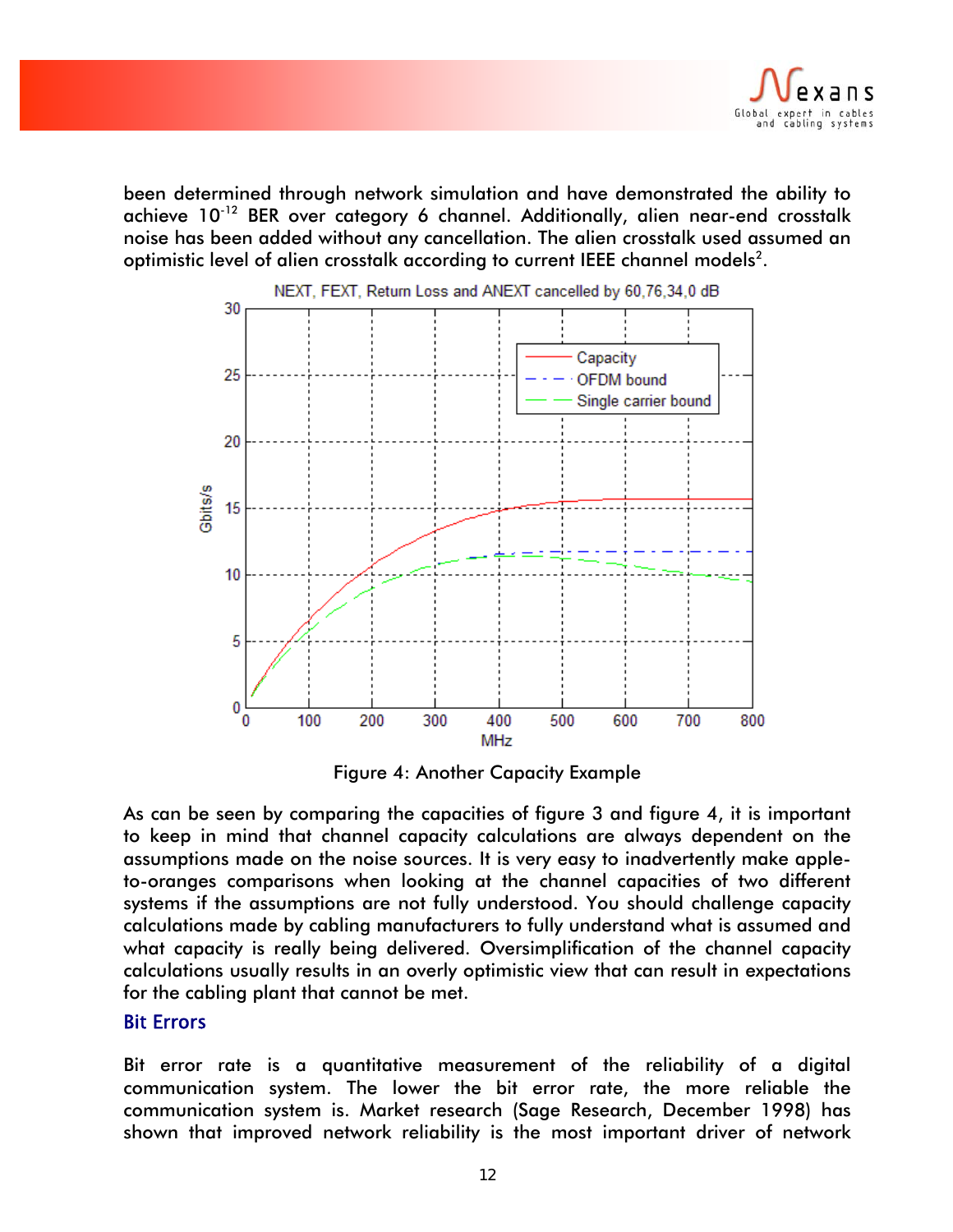

upgrades for more than 80% of the IT managers that were surveyed. BER is an excellent metric for network reliability.

One way to express the probability of errors occurring at the receiver output is by the bit error rate (BER). The bit error rate can be estimated by counting the number of observed errors at the receiver as a ratio to the number of bits sent.

In the frame-oriented networks prevalent in data communications, this might not be possible. For example, many systems, like Ethernet, will discard the entire frame even if one bit is erroneous. Many copper-based systems (100BASE-TX and 1000BASE-T, for example) use multilevel coding (MLT-3, PAM-5) and block coding to effectively transmit multiple bits per symbol. In these systems, even if the contents of the frame could be examined, only the number of erroneous symbols could be detected and not individual bits.

To estimate the bit error rate in a frame-based system, the frame error rate is measured instead. A conservative approach is to assume that if a frame contains an error, all bits (or symbols) in the frame are in error. Consequently, the frame error rate equals bit error rate in this case. This also provides a worst-case estimation of bit error rate, ensuring adequate reliability. When evaluating claims regarding bit error rate, with frame-based applications, be sure to understand the assumptions. They can make significant differences in the meaning of advertised values and the subsequent value of the cabling system.

# Cabling Challenges of 10GBASE-T

When considering the system and cabling requirements for 10GBASE-T solutions, it is necessary to consider all significant signaling impairments that will reduce the signal to noise ratio of the system. Without adequate signal-to-noise across the required channel bandwidth, reliable and robust 10GBASE-T performance will not be achieved. Adequate signal-to-noise must be achievable in real-world installations considering variables such as temperature, humidity, alien crosstalk and other external noise sources.

Table 2 shows a list of the significant signal impairments along with most likely mitigation technique. The challenge for cabling designers is to develop and manufacture cabling solutions that work synergistically with the active electronics to create a robust, yet economical 10GBASE-T solution.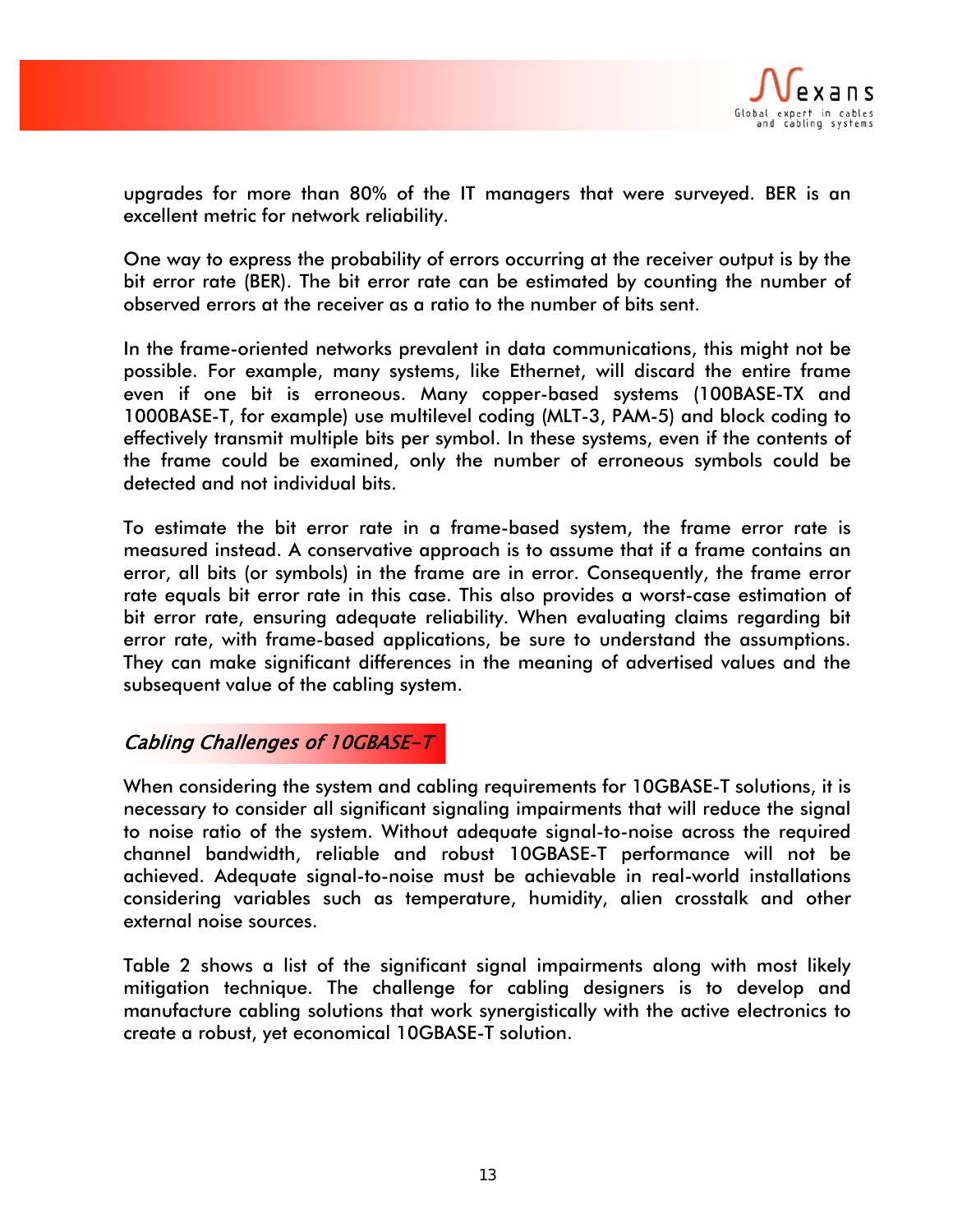

| <b>Impairment</b>                         | <b>Mitigation Technique</b>                       |
|-------------------------------------------|---------------------------------------------------|
|                                           | <b>Channel Equalization using Tomlinson-</b>      |
| <b>Insertion Loss Dispersion</b>          | Harashima (TH) Precoding or Decision              |
|                                           | <b>Feedback Equalization (DFE)</b>                |
| <b>Near-end Crosstalk (NEXT)</b>          | <b>NEXT Cancellation</b>                          |
| <b>Far-end Crosstalk (FEXT)</b>           | <b>FEXT Cancellation</b>                          |
| Return Loss (Echo)                        | <b>Echo Cancellation</b>                          |
| <b>Residual Noise/Insertion Loss</b>      | <b>Error-correcting Channel Coding using low-</b> |
|                                           | density parity-checking (LDPC) code               |
| <b>Electromagnetic Interference (EMI)</b> | <b>Cable Design Improvements,</b>                 |
|                                           | <b>Improvements to Cabling Balance</b>            |
|                                           | Alien Crosstalk Mitigation Techniques,            |
| <b>Alien Near-end Crosstalk</b>           | <b>Cable Design Improvements,</b>                 |
|                                           | <b>Improvements to Cabling Balance</b>            |
|                                           | <b>Optionally use shielding</b>                   |
| <b>Alien Far-end Crosstalk</b>            | Alien Crosstalk Mitigation Techniques,            |
|                                           | <b>Cable Design Improvements,</b>                 |
|                                           | <b>Improvements to Cabling Balance</b>            |
|                                           | <b>Optionally use shielding</b>                   |

Table 2: Signal-to-Noise Impairments for 10GBASE-T

Table 3 summarizes the key challenges for 10GBASE-T and the respective challenges for the cable in order to enable robust operation over 100-meter, four connector channels. Although it is premature to know the exact requirements for cabling since critical decisions regarding signaling have not been made, this table is a useful tool to identify trends in cabling performance necessary to support modern network applications. As such, these challenges must be met by the passive cabling regardless of the signaling methods chosen.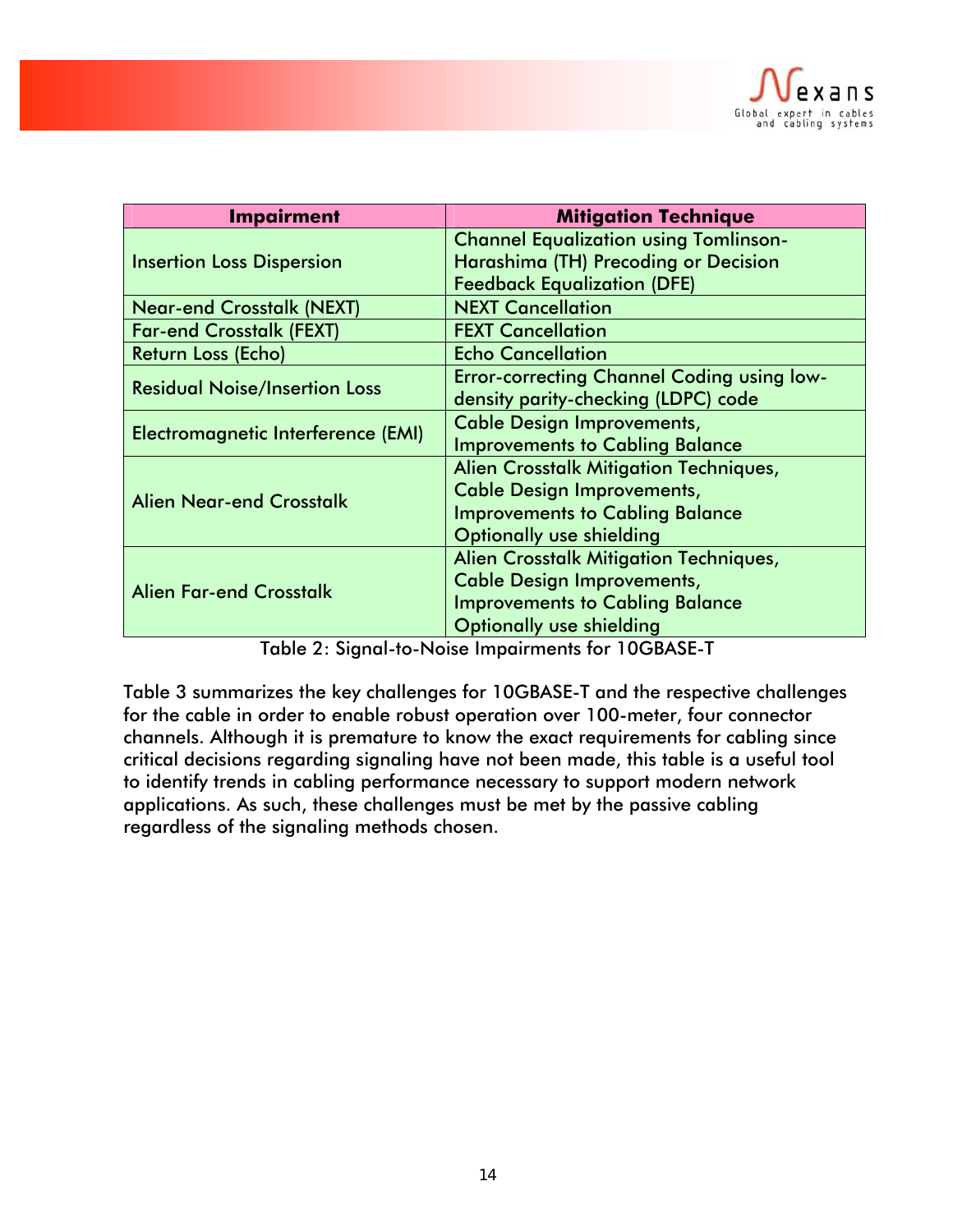

| <b>10GBASE-T Challenge</b>              | <b>Cabling Challenge</b>                   |
|-----------------------------------------|--------------------------------------------|
| Alien Crosstalk is a dominant noise     | Improve balance and reducing insertion     |
| source. It is very difficult to cancel, | loss of cabling to minimize the amount     |
| potentially adding cost and complexity  | of Alien Crosstalk mitigation needed.      |
| to transceiver.                         |                                            |
| Electromagnetic Interference (EMI) is   | Improving balance and reducing             |
| another noise source that needs to be   | insertion loss to reduce the amount of     |
| mitigated.                              | external noise coupled onto the cabling.   |
| Proposals seen to date will use         | High-frequency characterization of         |
| bandwidth well beyond the 250 MHz       | cabling performance to frequencies well    |
| that is specified for Category 6.       | above 250 MHz.                             |
|                                         | <b>Ensure that material properties and</b> |
|                                         | manufacturing processes are adequate.      |
| Possible performance tradeoffs versus   | Characterization of length dependency      |
| link length.                            | of cabling links/channels that may not     |
|                                         | follow a linear relationship.              |
| Launch power is limited due to need to  | Improve cabling insertion loss to          |
| conform to FCC regulations and meet     | minimize degradation of signal power.      |
| power restrictions based on transceiver |                                            |
| packaging.                              |                                            |

Table 3: Cabling Challenges for 10GBASE-T

# High-frequency characterization

During the development of the project authorization request, five criteria and objectives to justify the 10GBASE-T project, the IEEE 802.3 10GBASE-T study group developed models based on scaled data measured to 625 MHz. Figure 5 shows an example of measured insertion loss of a commercially available, four-connector, 100-meter category 6 channel. At frequencies below 500 MHz, the measured data performs better than the model. However, the model is optimistic at higher frequencies.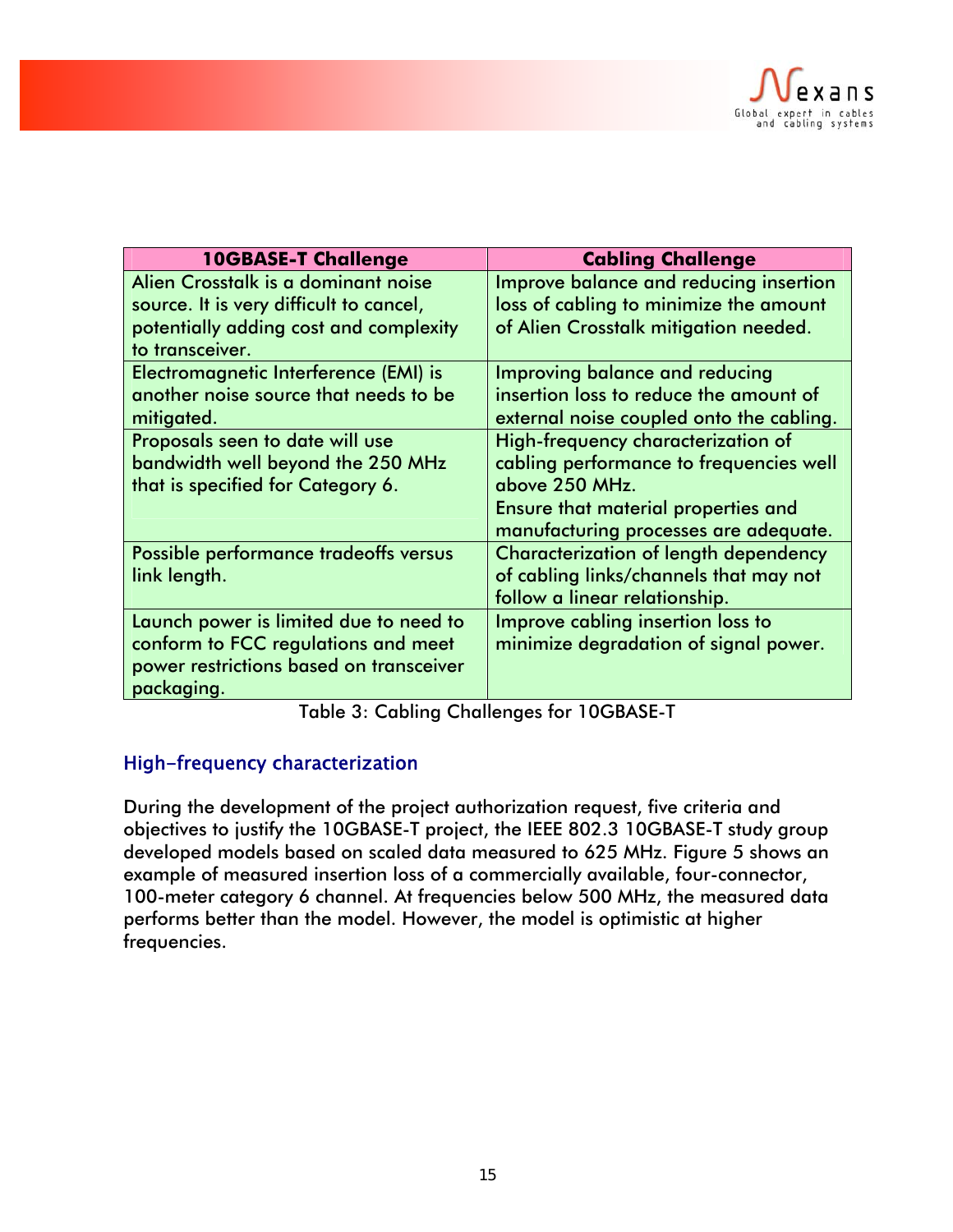



Figure 5: Comparison of measured insertion loss to IEEE model

From the insertion loss information, the resultant, overall impulse response can be calculated. The impulse response shown in figure 6 combines the channel characteristics for the blue pair shown in figure 5 with the characteristic of the transmit and receive filters assumed in the CICTR $^{\rm l}$  simulations. The transmit and receive filters used in this simulation are square-root raised cosine filters with a 0.08 roll-off factor at a symbol rate of 833 million symbols per second.

As can be seen from figure 6, which shows the insertion-loss impulse response as a function of symbol time, there is severe delay spread across many symbols which will result in a distortion known as inter-symbol interference (ISI). The adaptive equalization in the receiver must compensate for the ISI in order to ensure reliable 10GBASE-T performance.



Figure 6: Combined Impulse Response of Channel and Filters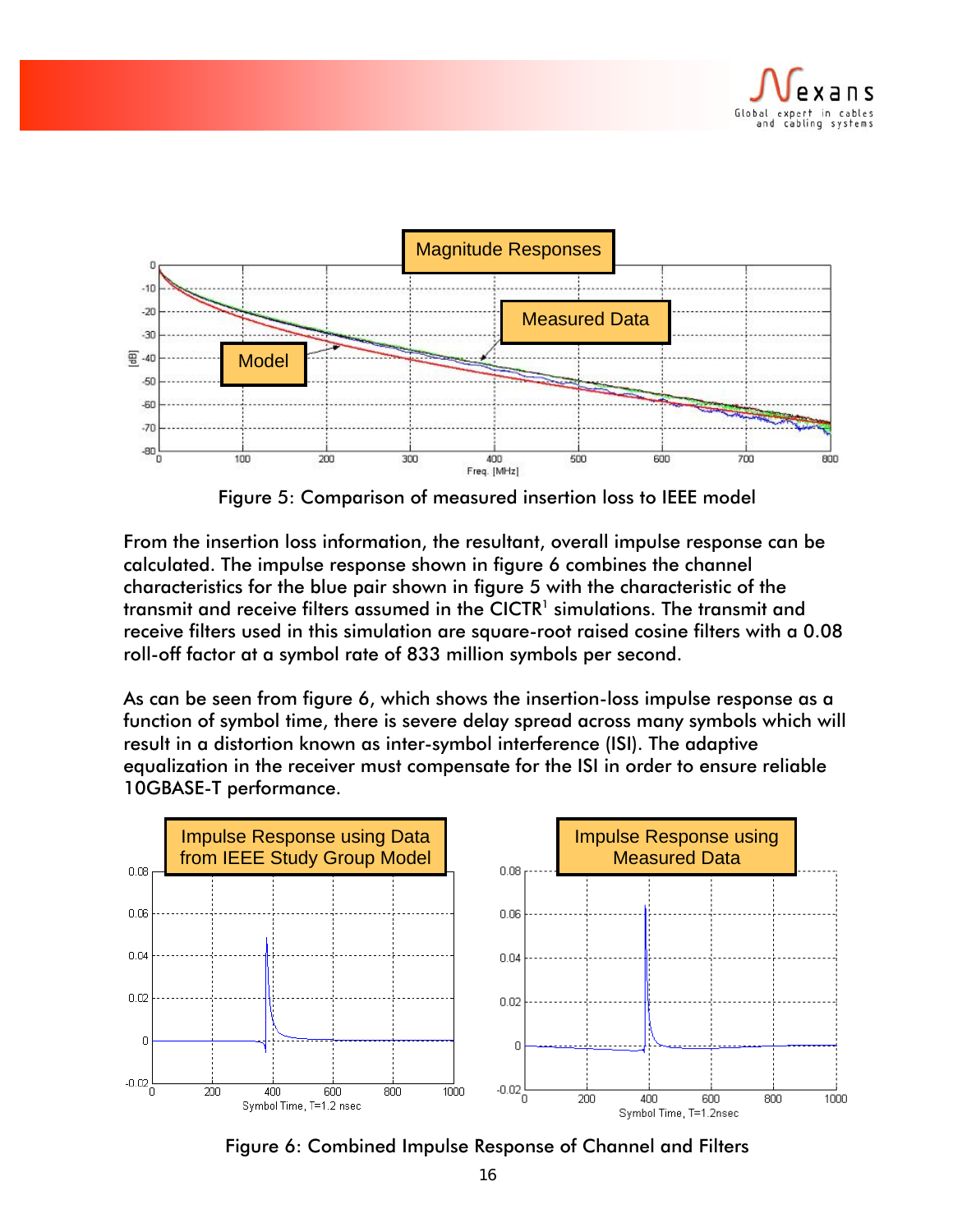

You will also note that there is a visible difference between the impulse response calculated using a smooth model and the impulse response calculated using measured data. These differences have potentially significant impact on the design of the adaptive equalizers that compensate for the resultant ISI distortion.

Using the CICTR simulation tools, the DFE performance is simulated using the impulse responses derived from using the category 6 model and from using measured data. The feedback and feed-forward designs were adjusted so that the DFE outputs of the two simulations were approximately the same as can be seen in figure 7.

Surprisingly, the two designs are drastically different. Using the category 6 model, 100 feedback and 120 feed forward taps were used in the DFE. However, when using the category 6 measured data, 450 feedback and 1200 feed forward taps were necessary to approximate the output of the model simulation.

The impact that cabling performance has on the design of modern LAN applications is clearly illustrated in this example. The DFE complexity is affected by almost an order of magnitude depending on the insertion loss information used in the simulation. Although scaling the data to a limit line may seem like a worst-case scenario, it can lead to incorrect conclusions. In this case, the phase non-linearity and insertion loss deviation (ILD) at high frequencies created a challenge for the digital signal processor used for the adaptive equalization.

Modern LAN cables must be designed and manufactured to offer stable, linear performance over a wide frequency range and ambient environmental conditions (temperature, humidity, etc.). This should include frequencies up to at least 500 MHz and ideally to 650 MHz or higher.

Reduced insertion loss is generally preferable since it will maximize the signal, resulting in improved signal to noise and reduced power requirements. However, simply looking at insertion loss margin may not tell the whole story. The impulse response performance offers a new and better way to interpret cabling performance to predict how the channel will perform when connected to actual network equipment.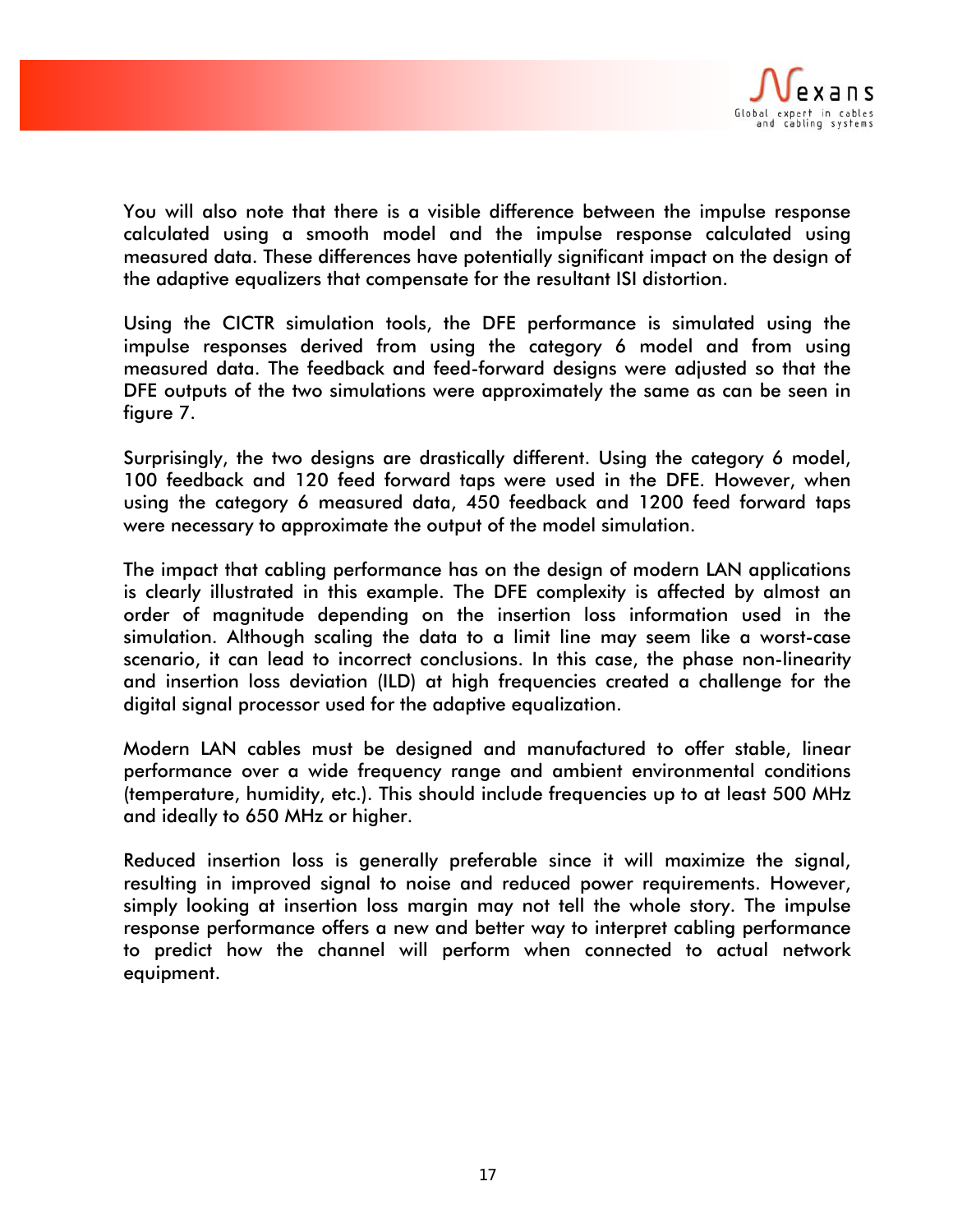



Figure 7: DFE Output using Modeled and Measured Category 6 Data

# Alien Crosstalk

Alien crosstalk is a dominant noise source that limits the received signal-to-noise ratio (SNR) of a 10GBASE-T transmission system. Alien Crosstalk is extremely difficult to cancel using digital signal processing techniques. Even if used, DSP cancellation of alien crosstalk would add significant cost and complexity to the transceiver. Beyond the economic ramifications of the added complexity, questions arise regarding the ability to dissipate the additional heat within the transceiver and how to handle the added power consumption. As a result, requirements for alien crosstalk in cabling specifications are hastily being developed, but it remains poorly characterized and is installation dependent.

There are several methods that are available to mitigate alien crosstalk in a category 6 cabling system:

 Shielding: Employ a foil laminate tape beneath the jacket of the cable. These category 6 cables are known as FTP cables for foil-shielded twisted-pairs. No longer a UTP (unshielded twisted-pair) cable, FTP cables, when properly constructed, have very low alien crosstalk and greatly simplify the problem of operating 10GBASE-T over copper cabling.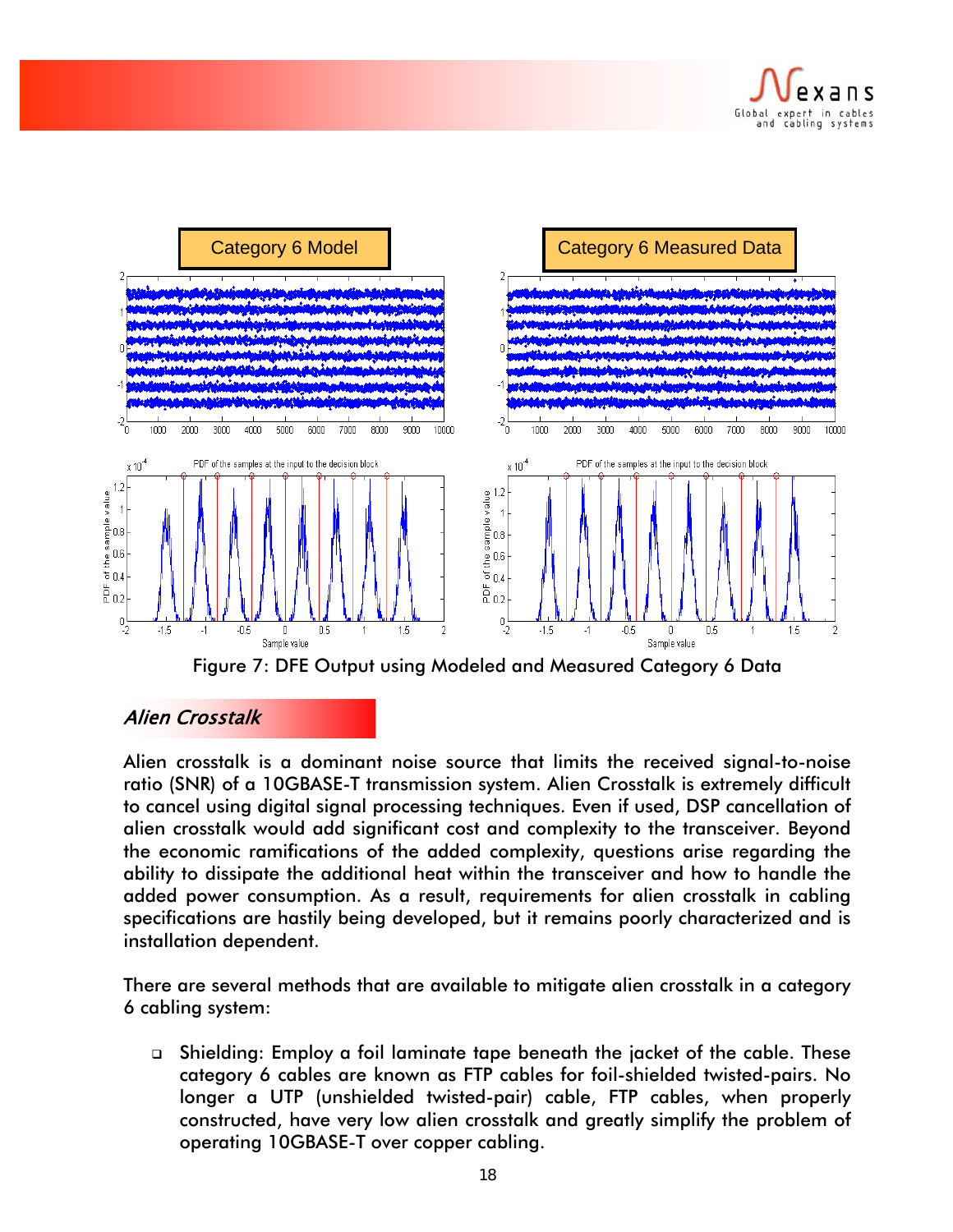

- □ Spacing: By employing clever cabling geometries and physical spacers, it is possible to develop UTP category 6 cables that have improved alien crosstalk performance by pushing potential disturbing cables away from it.
- Balance: By improving the balance of the cable pairs, the alien crosstalk performance of the resultant cable can be improved. This is especially true for pair combinations that have harmonically related pair twist rates that are in close proximity.

# Alien Crosstalk Measurement Issues

Alien crosstalk issues are further complicated since the industry has not reached consensus on how to measure and quantify this noise.

Most experts agree that the worst-case cable configuration is six disturbing cables bundled snugly around one, victim cable. However, you must be careful when evaluating alien crosstalk claims from cabling vendors. They may be measuring alien crosstalk with fewer disturbed cables or with the cables spaced farther apart (such as in a conduit). Although these alternative interpretations may be appropriate for certain niche cases, they are inadequate to ensure robust operation in common installation situations such as when using J hooks or cable trays. The worst-case test configuration, as seen in figure 8, approximates a cable tray or J hook installation environment.



Figure 8: Test configuration approximates tray environment

The effect of the test configuration on the resultant power sum alien near-end crosstalk (PSANEXT) can be quite significant. An example is give in Figure 9, below, showing the PSANEXT of one pair tested in the worst-case cable configuration of six disturbing cables bundled snugly around one, victim cable. Also shown in the results of the same pair tested in a best-case configuration of two cables in a ½" metallic conduit. The conduit test method does not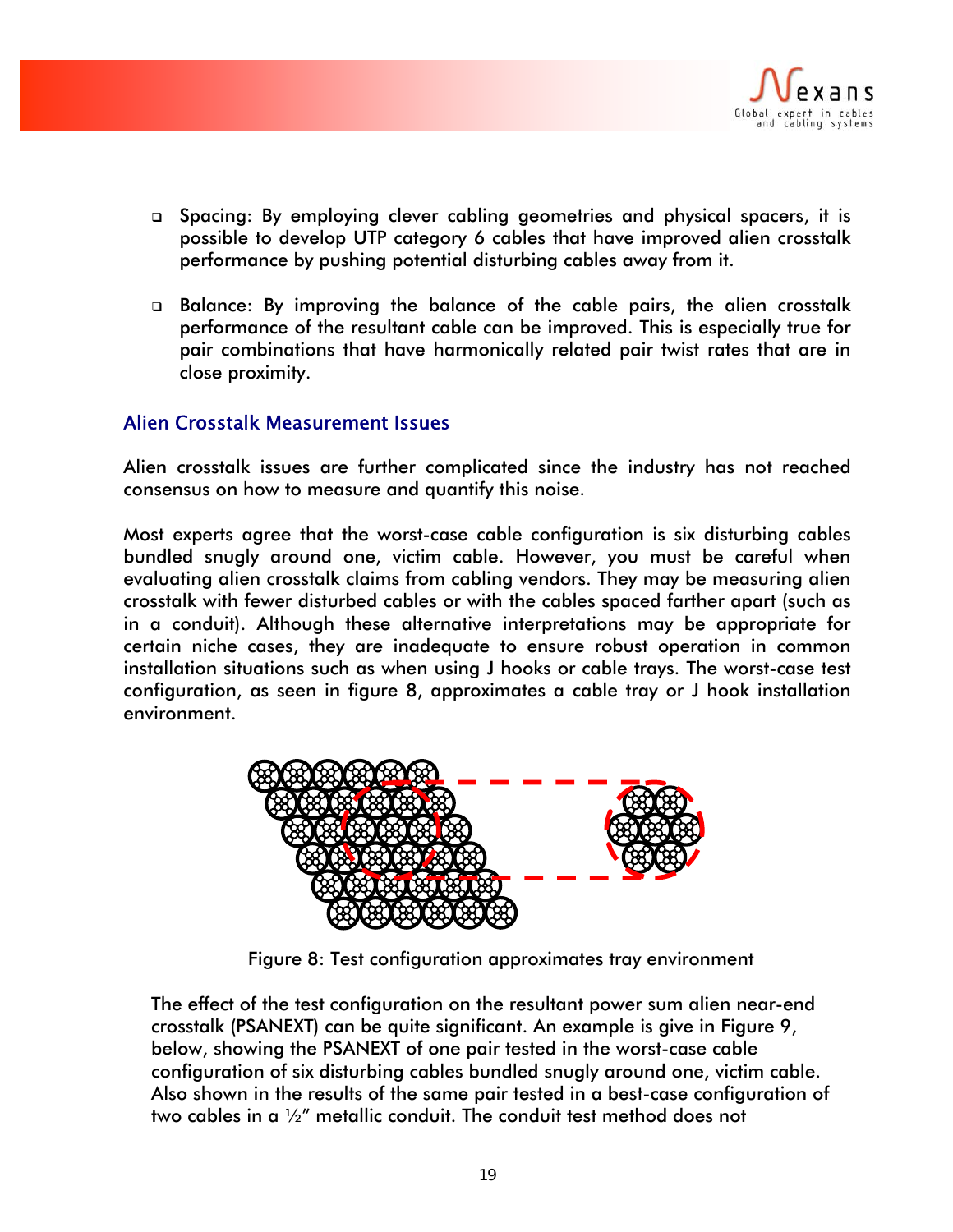



approximate the multi-disturber configurations common in today's cabling infrastructures.

Figure 9: PSANEXT Differences due to Test Configuration

Most discussion regarding alien crosstalk is limited to alien near-end crosstalk. Crosstalk from alien, far-end transmitters can be very significant especially if the disturbing cables are much shorter than the victim cable, effectively amplifying the noise. PSAFEXT issues for UTP cabling have not been adequately explored by the industry and target performance levels have not been established.

The alien crosstalk performance as a function of length is not fully understood. You must be careful when evaluating an alien crosstalk guarantee to make sure that it includes all cables and components as well as the resultant channel and that the channel guarantee applies to all channel lengths including very short channels and 100-meter, four-connector channels as well as all combinations of channel lengths (e.g. short disturber channel with a long victim channel – critical for alien FEXT)

# Cabling Balance

Twisted-pair cabling uses differential transmission as a means to reduce radiated emissions and susceptibility to noise. The two insulated conductors of a twisted pair are balanced with respect to ground meaning that they each have the same impedance between conductor and ground. This is very different from an unbalanced transmission line, such as coaxial cable, where the two conductors are not balanced with respect to ground and, therefore, have different impedance between each conductor and ground. In fact, the outer conductor in a coaxial transmission system is often tied to ground.

Differential transmission involves splitting the signal to be transmitted in half and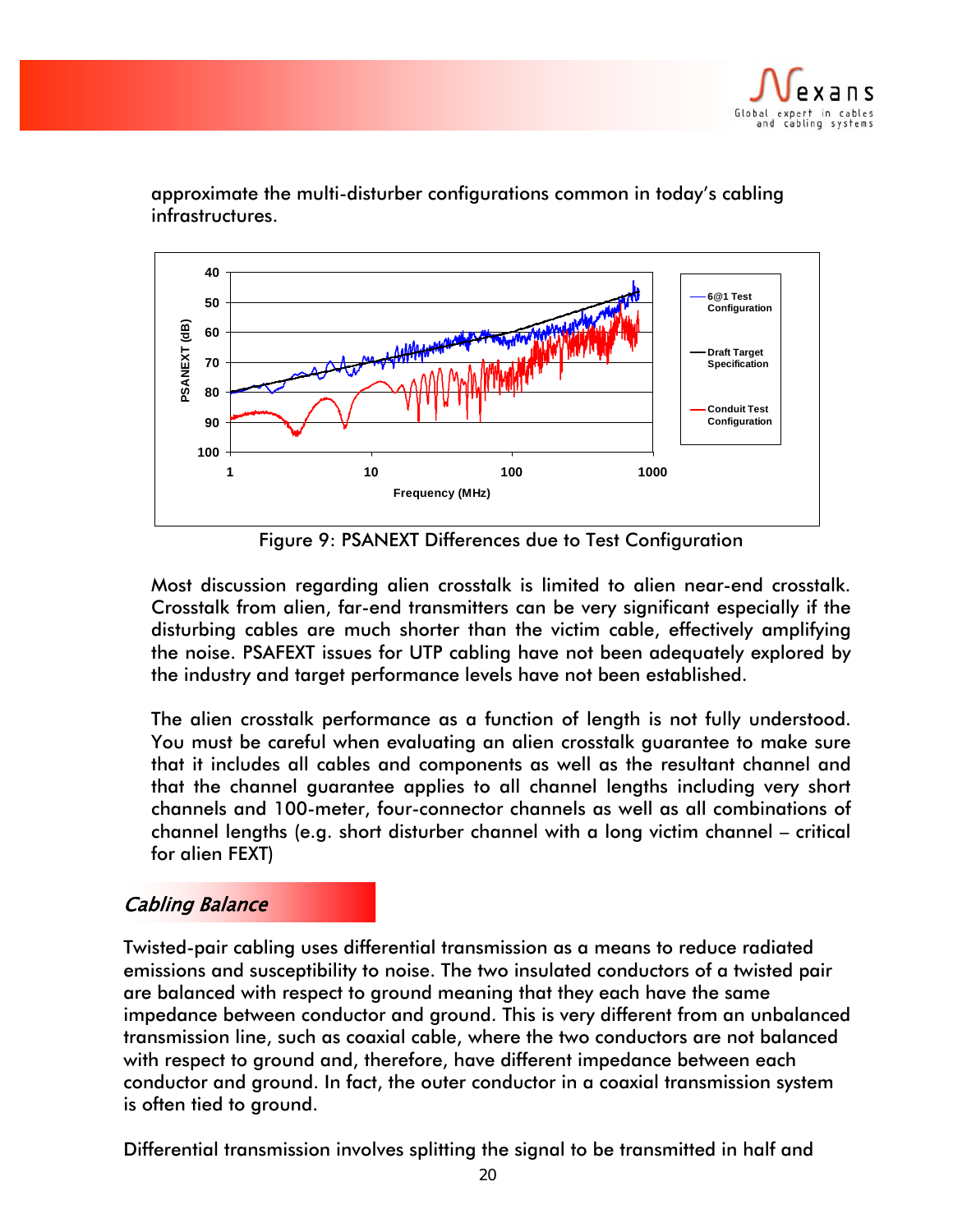

transmitting one-half of the signal on one insulated conductor of the twisted pair and the other half of the signal, phase shifted by 180°, on the other insulated conductor of the twisted pair. The 180° phase shift inverts the signal to its opposite. In other words a "+1 volt" signal becomes a "–1 volt signal". The differential receiver, at the far end of the cable channel, subtracts the two signals, hence the term differential, so the original signal is restored.

The advantage of differential transmission is that any external noise, which couples onto the pair, will be cancelled at the receiver (by being subtracted out) as long as the noise signal is the same on both insulated conductors of the pair. Ideally, all unwanted noise and crosstalk is coupled equally onto both conductors of a pair and subtracted from the signal by the differential receiver. At the same time, any signal that radiates from one insulated conductor of the pair will add to the signal that radiated from the opposite insulated conductor of the pair canceling each other since they are opposite in polarity. This assumes that each insulated conductor is similar enough to the other insulated conductor for proper cancellation.

Pairs are twisted to improve immunity to noise and crosstalk as well as reduce emissions. In the real world, pairs are not perfectly balanced. Actual physical and electrical differences between the pairs cause unbalances that limit the amount of noise that will actually be the same on each insulated conductor or of signal egress that will be effectively cancelled. The finite balance of the pair can play a significant role in the ability of the system to meet radiated emission and noise susceptibility requirements. If the receiver cannot remove all the noise due to unbalances induced by the cabling it can lead to possible errors and poor network reliability. Cabling balance also plays an important role in controlling internal and alien crosstalk and other performance parameters. Poorly balanced pairs can also help transmit any unwanted common-mode signal coming from the transmitter due to limitations in its output signal balance (OSB).

Poorly balanced cable, due to differences in attenuation, time delay and impedance between the two insulated conductors of a twisted pair, can cause the differential signals propagating on the cable to distort. This will result in unwanted common mode signal and a distortion of the original differential signal. Since the receiver has a finite common-mode rejection ratio (CMRR), it will not be able to subtract the entire unwanted common mode signal from the twisted pair. Additionally, the distortion of the differential mode signal will be detected by the receiver causing the signal-to-noise ratio to degrade leading to an increased probability of error and possible reliability problems.

Well-balanced pairs are necessary to ensure proper operation of the transmitters and receivers and to control EMI of the complete system. In addition, they make sure that there will not be unexpected behavior in crosstalk or attenuation since the limits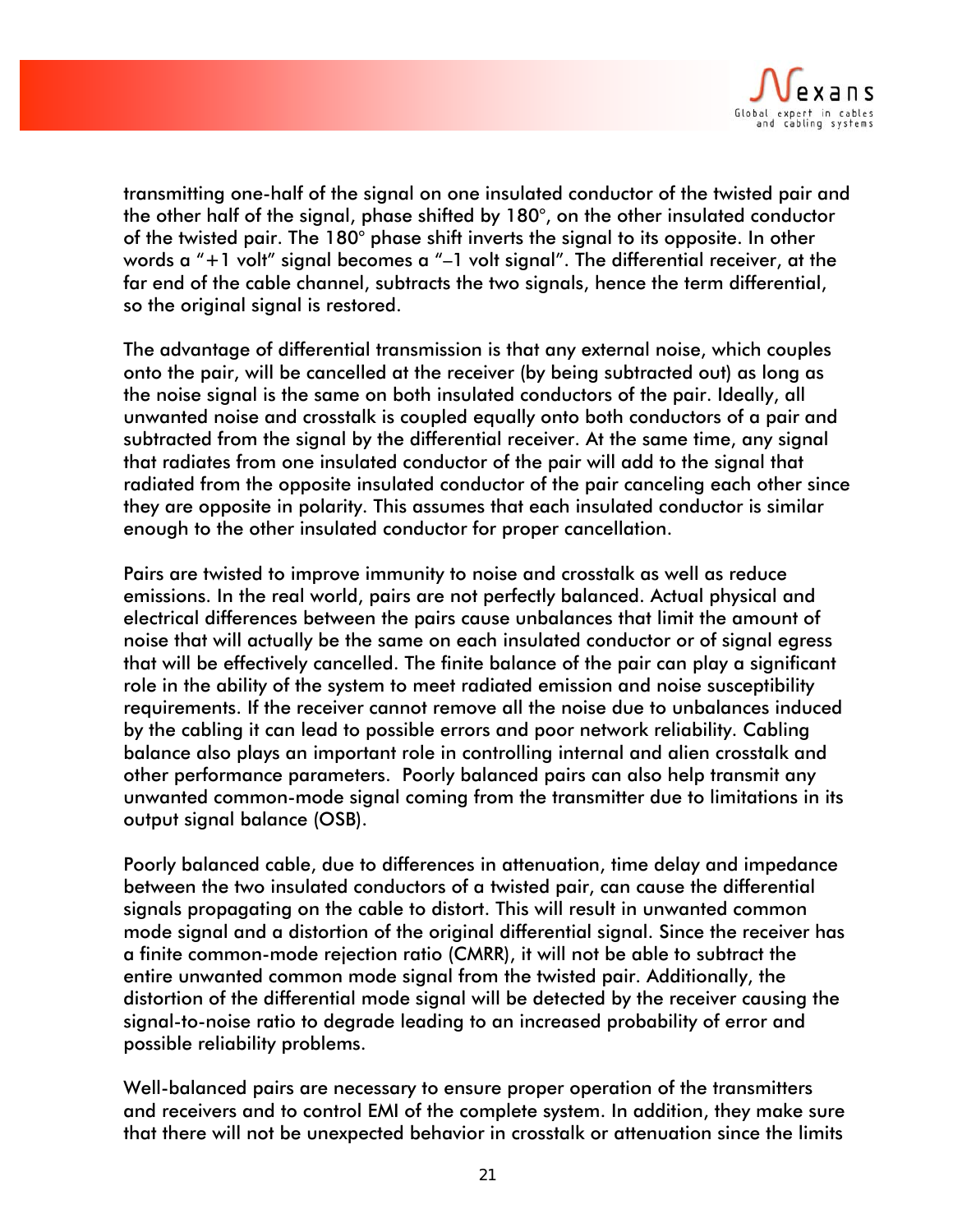

placed on these parameters assume balanced transmission. Even if screened or shielded cables are used, the shielding effectiveness should be thought of as an additional isolation method, above and beyond the cancellation effect of balanced pairs, and not as a substitute. If the cable has poor balance, common-mode signal can transfer from the cable to the electronics and radiate due to finite CMRR and OSB of the transceiver. To properly perform as a system, LAN cabling must be well balanced regardless of the presence of shielding.

# Testing Balance

The question remains, how to ensure that cabling products are adequately balanced. Although under review, category 6 cable standards do not have adequate specifications for balance. Also, since balance, by definition, is a measure of the difference between each conductor and ground, another problem arises with UTP cable regarding the effective ground. Common-mode signals must have a return path also known as the ground path. In an unshielded cable the effective ground will be different depending on where and how the cable is installed. Thus, the ground will be different when the cable is installed in a metallic conduit as when it is installed in a plastic conduit. The resultant balance of the cable for each case will also be different. In a cable or cabling component specification, the problem is readily solved by defining the ground plane by either placing the cable in water or by suspending the cable away from ground. This is sufficient to give system developers a start, but they will need to also carefully consider changes due to different installation practices.

We are able to measure how well the pairs are balanced. Two methods will be described in this paper, which are referenced in various industry standards. The first is longitudinal conversion loss (LCL), which is sometimes called longitudinal balance. LCL is measured by applying a common-mode signal to the cable and measuring the resultant differential signal at the same cable end. The differential signal is caused by mode conversion within the cable due to imperfections in its balance. This method is somewhat similar to an impedance measurement since the same end of the same pair is used to both inject the test signal and to measure the result. Due to symmetry, LCL is the same as TCL (transverse conversion loss) although the test procedure is slightly different. LCL is also preferable to TCL as a test method due to its robustness to external noise.

The second measurement of pair balance is longitudinal conversion transfer loss (LCTL). Longitudinal Conversion Transfer Loss is similar to LCL in that a commonmode signal is applied to the cable pair and the resultant differential signal is measured. The difference is that in the LCTL measurement, the differential signal is measured at the opposite end of the cable in which the common-mode signal was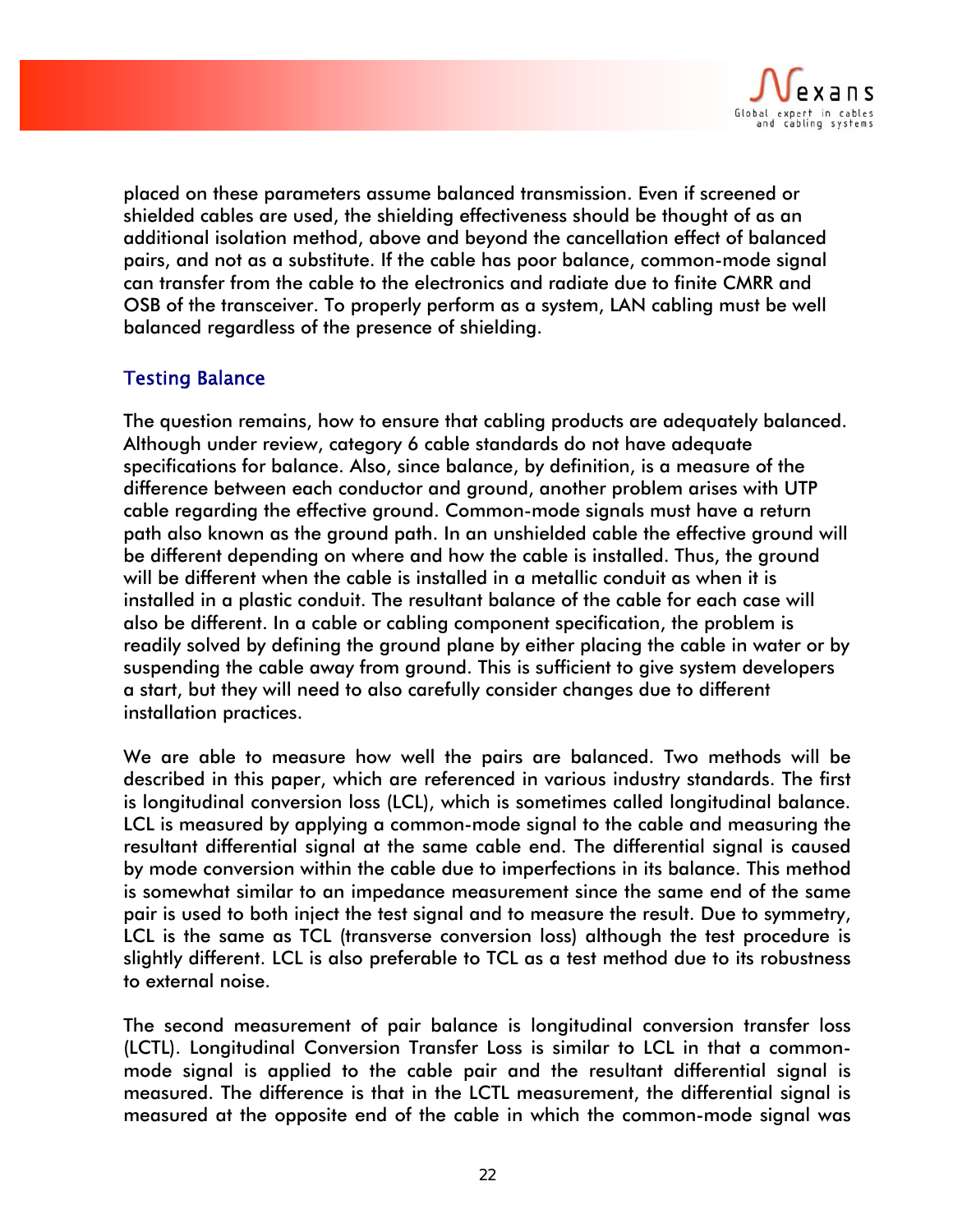

applied. Also due to symmetry, LCTL is the same as TCTL (transverse conversion transfer loss) although the test procedure is also somewhat different.

# Correlating Balance to Alien Noise and Crosstalk

Improvements to the pair balance will result in more robust operation for today's network application such as 1000BASE-T and will be a critical component for 10GBASE-T and other emerging applications.

In the following example, various commercially available UTP cables are installed as two-connector channels in a plastic raceway and are exposed to electrical fast transients (EFT) noise at increasing voltages. The network performance (frame errors) while running 1000BASE-T in full duplex is measured and subsequently correlated to cabling performance. Several samples of seven different brands of category 5e and category 6 cabling were tested. This testing duplicates difficult environments such as:

- Proximity to electrical motors and air conditioning units
- **D** Elevators
- Factory environment

As can be seen in figure 10, there is a strong correlation between the immunity to EFT noise and the cabling balance. In this example, the correlation to longitudinal balance (LCL) is shown, but a similar correlation to ELTCTL also exists.

You will also note that in this particular cross-section of the cabling industry (seven cable brands), that there is an obvious segregation or difference between the balance of category 5e and category 6 cabling solutions and the resultant noise immunity.

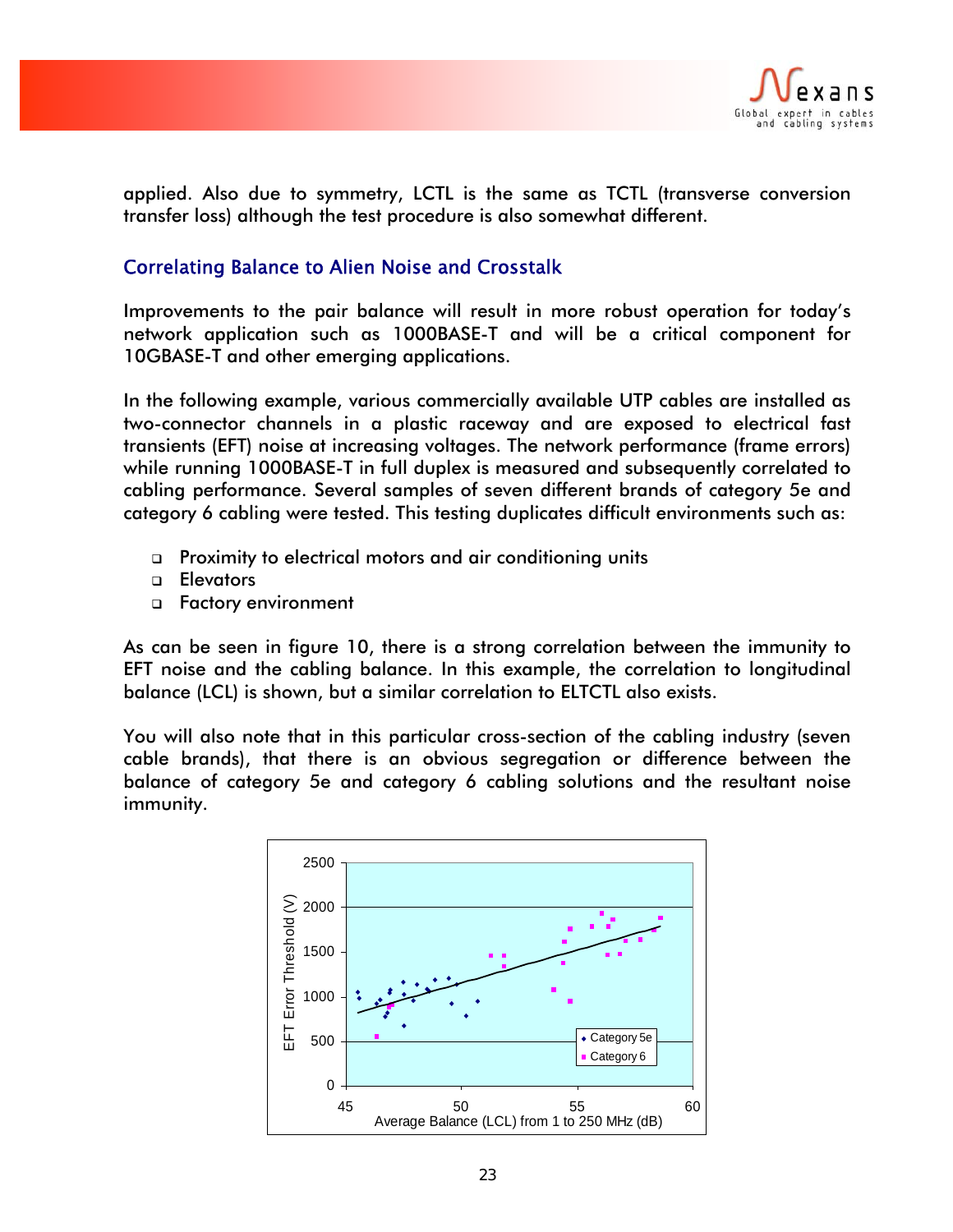

### Figure 10: Noise Immunity correlating to Cabling Balance

Naturally, the question arises regarding correlation of the immunity of cabling to alien crosstalk noise and cabling balance. Although much work remains on this subject, it should be noted that although there is a direct correlation between cabling balance and alien crosstalk noise, there are other significant variables as well such as distance between the disturbing and victim pairs and harmonic relationship between the twist rates of the disturbing and victim pairs.



Figure 11: Alien Crosstalk related to Cabling Balance

Figure 11 shows the alien crosstalk performance of a commercially available category 6 cable, assembled into a worst-case bundle, as it relates to the balance of the cabling pairs. In this example, the Alien near-end crosstalk is depicted as a voltage sum where lower numbers are better.

# **Conclusions**

Modern communication systems are no longer dominated by near-end crosstalk. Therefore, attenuation-to-crosstalk ratio (ACR) is no longer an accurate or applicable method to gauge signal-to-noise or predict how cabling will perform while running modern network applications. To accurately characterize signal-to-noise, all dominant noise sources at the receiver output must be considered. Communication systems are comprised of active and passive devices. The signal and noise are affected by all components of the system including interactions. For example, crosstalk noise created in the passive cabling system will be reduced both by the attenuation of the cabling system and the DSP cancellation in the receiver.

Bit error rate is an important metric of network reliability and ensuring adequate signal-to-noise under real-world conditions. Real-world conditions will affect signal-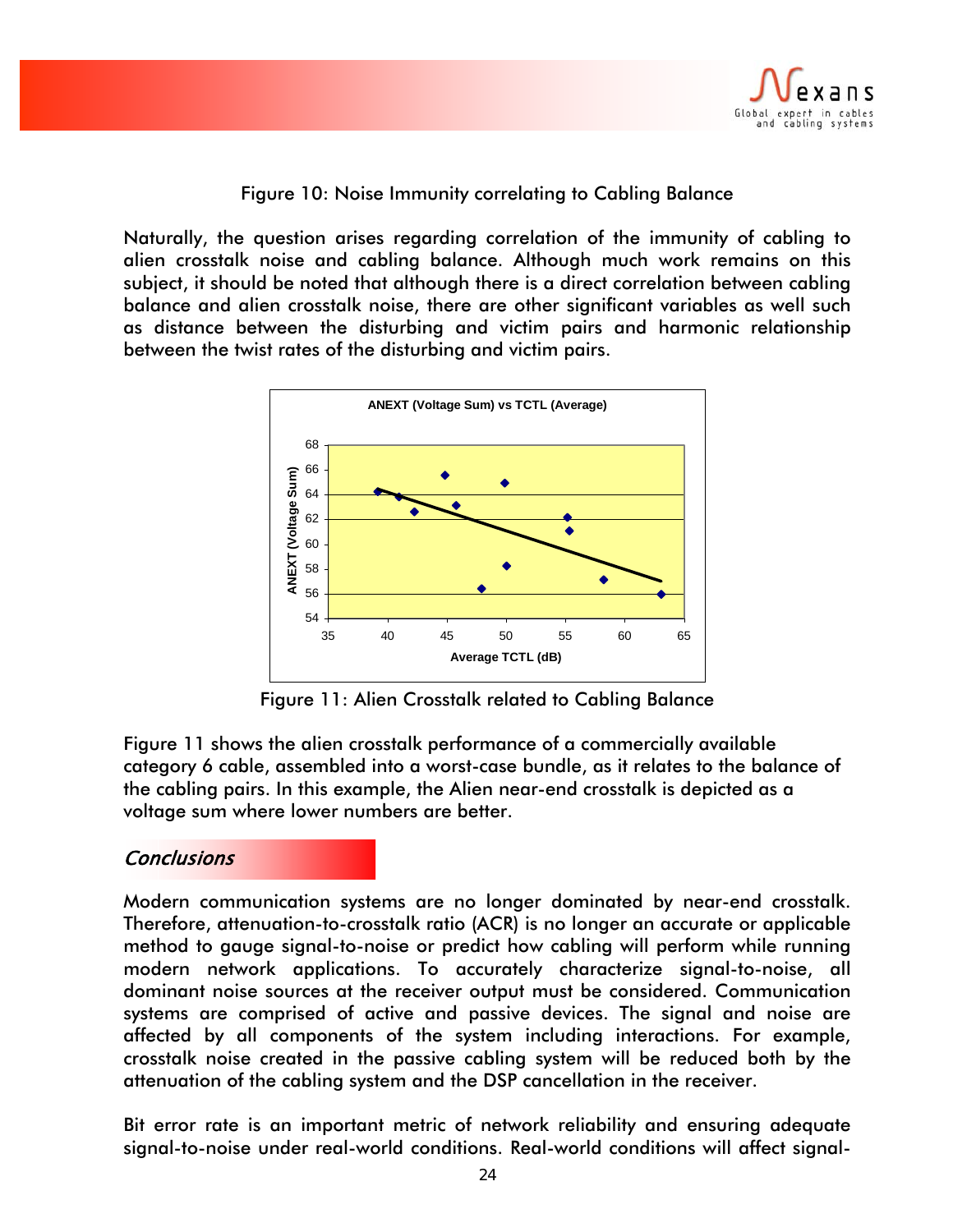

to-noise and the resultant bit error rate. It is important to have reliable network operations with the conditions under which the network will be actually operating.

Channel capacity can tell us the growth potential of our communication channel to support higher data rates, but must be used with caution. Users need to be careful when comparing channel capacities of two different channels to make sure an apples-to-apples comparison is being accomplished. Pay attention to differences in assumptions than can have a significant and even drastic effect on channel capacity.

In certain cases, such as alien crosstalk, the industry has not achieved consensus on measurement method or configuration. This can further confuse capacity claims since drastic differences could exist solely because the alien crosstalk assumptions are based on two different measurement configurations (conduit vs. cable tray, for example.)

Modern Cabling Systems must be designed and manufactured with features to ensure robust network performance of the latest LAN applications such as today's 1000BASE-T and tomorrow's 10GBASE-T. This includes:

- Stable, linear performance over a wide range of ambient conditions (temperature, humidity, etc.) at frequencies up to at least 500 MHz and ideally to 650 MHz or higher.
- Better Insertion Loss (attenuation) is key for improving signal-to-noise and reducing power consumption.
- Improvements in balance (such as LCL and ELTCTL) will improve the immunity of cabling to external noise including alien crosstalk. It is also an excellent metric for the quality and consistency of the manufacturing process for modern LAN cables and cabling components.
- Since the IEEE P802.3an project was just started in March 2004, consider a shielded cabling solution if you need to maximize the compatibility with the eventual 10GBASE-T standard. The reality of the situation is that the Alien Crosstalk performance levels for existing UTP cables are not known.

The cabling industry has a proven track record of innovation. In time, alien crosstalk and other issues will become clear and UTP solutions will emerge to support this application with specifications, recommendation and procedures developed to ensure robust application support.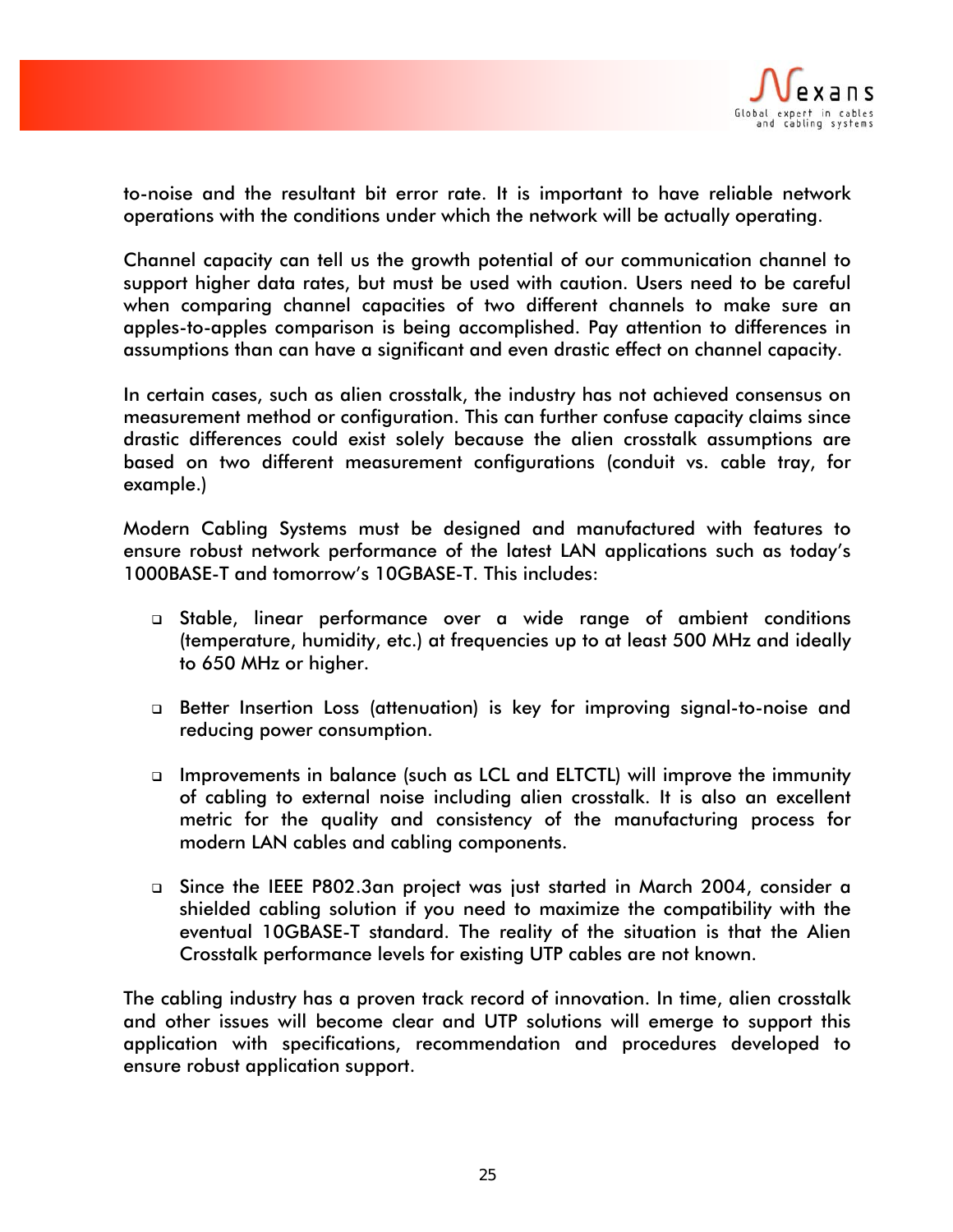

# References

(1) Kavehrad, M., "Transmission Strategies for 10GBASE-T over CAT-6 Copper Wiring", IEEE 802.3 10GBASE-T Study Group contribution, November 2003, (URL: http://grouper.ieee.org/groups/802/3/10GBT/public/nov03/kavehrad\_1\_1103.pdf)

(2) Grow, Robert M., "IEEE P802.3an Update", IEEE 802.3 Liaison letter to ISO/IEC JTC1/SC 25/WG 3, March 18, 2004, (URL: http://grouper.ieee.org/groups/802/3/an/public/mar04/iso\_1\_0304.pdf)

(3) Sallaway, P.J., "10GBASE-T Channel Criteria", IEEE 802.3 10GBASE-T Study Group contribution, May 2003, (URL: http://grouper.ieee.org/groups/802/3/10GBT/public/may03/sallaway\_1\_0503.pdf)

(4) "IEEE-SA Standards Board Project Authorization Request (PAR) Form", November 2003, (URL: http://grouper.ieee.org/groups/802/3/10GBT/public/nov03/par\_2\_1103.pdf)

(5) "IEEE 802.3 10GBASE-T Study Group Objectives", November 2003, (URL:

http://grouper.ieee.org/groups/802/3/10GBT/public/sep03/objectives\_1\_0903.pdf)

(6) Shannon, C. E., "A Mathematical Theory of Communication*", The Bell System Technical Journal,* Vol. 27, pp. 379–423, 623–656, July, October 1948.